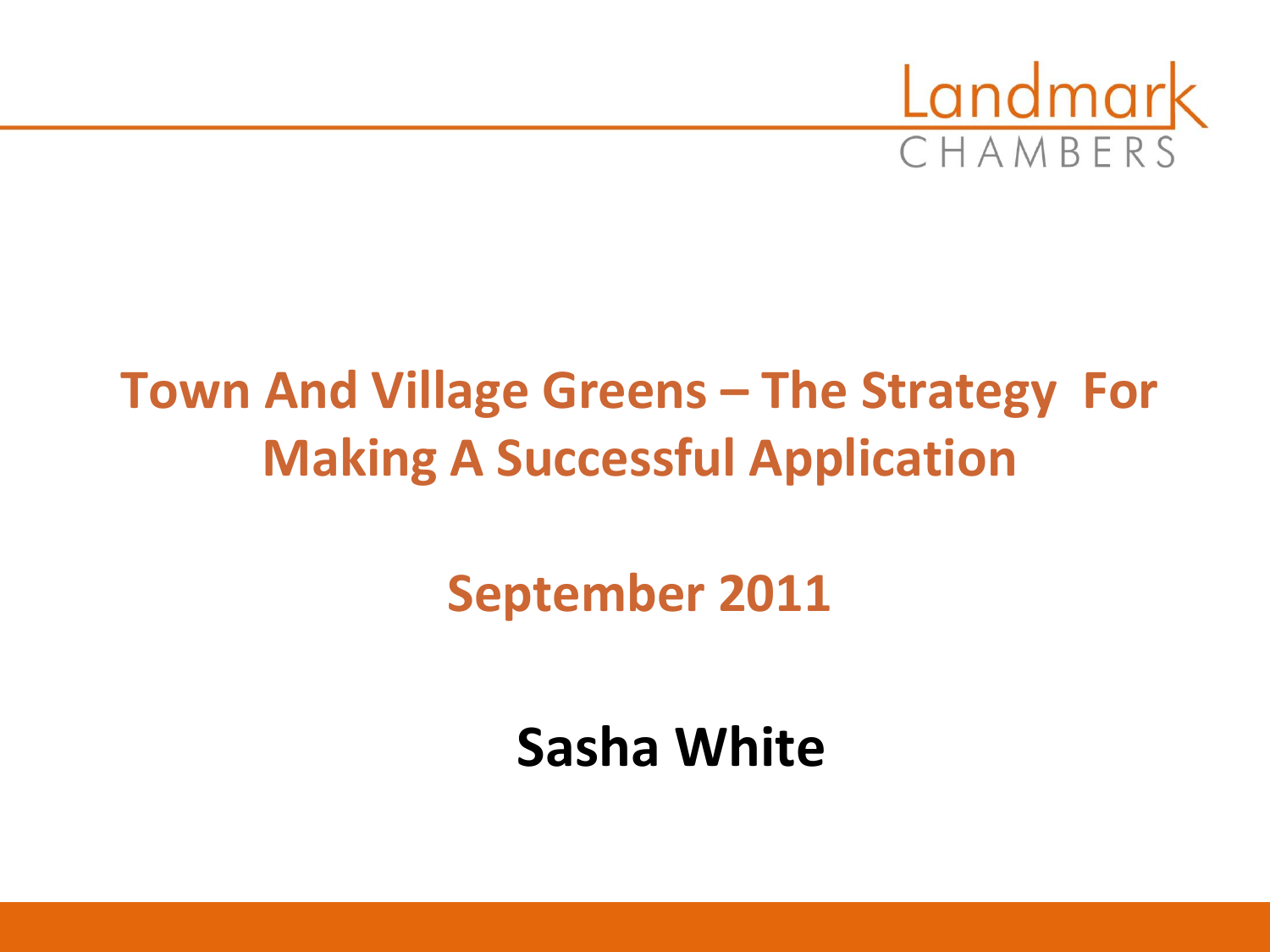#### Structure of the Lecture

- Part 1 Introduction
- Part 2 Procedure For Making An Application
- Part 3 The Evidence Required For An Application
- Part 4 The Public Inquiry Possibility
- Part 5 The Formal Decision
- Part 6 Wales
- Part 7 Summary And Conclusion

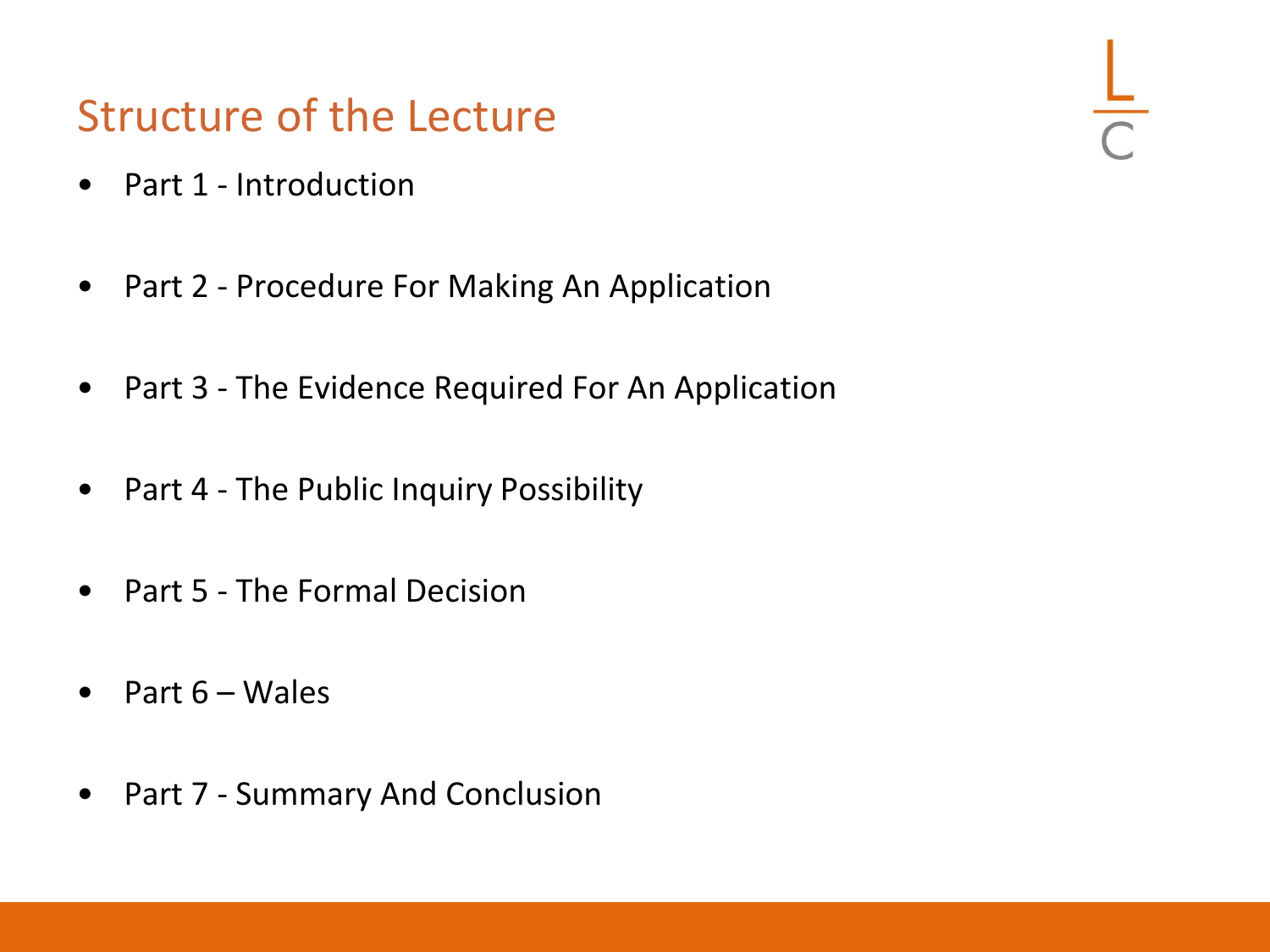## Why register land as a Town or Village Green?

- Land once registered must remain open and unbuilt upon.
	- Section 12 of the Inclosure Act 1857 makes it an offence to interrupt the use or enjoyment of a Green
	- Section 29 of the Commons Act makes all type of building an offence unless it is for the better enjoyment of the Green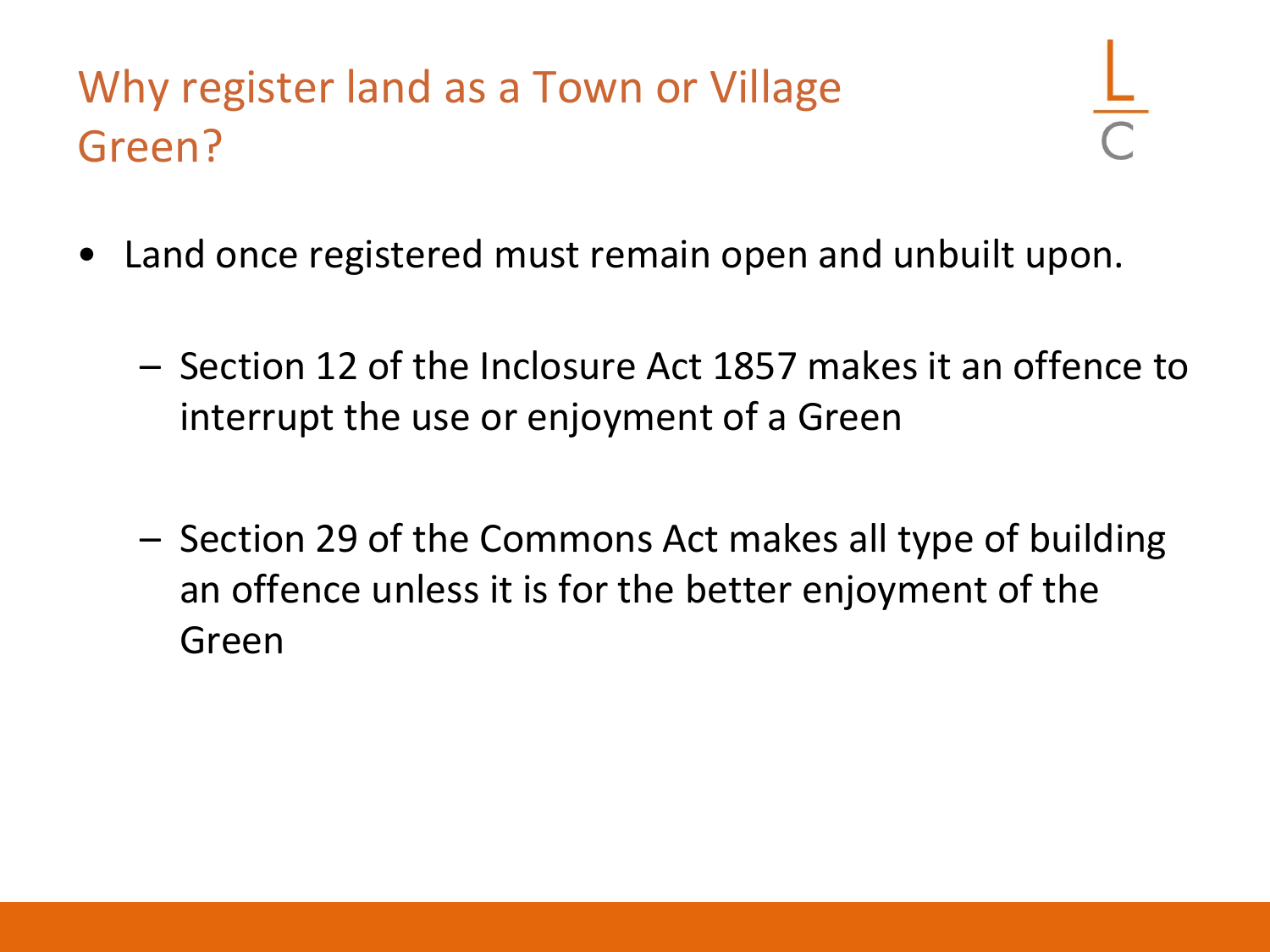Why register land as a Town or Village Green

- Very welcome by local people facing a development.
- It secures the right of local people to enjoy the land for recreation.
- Nightmare for the Developer or Landowner who is contemplating or planning development.
- The potential registration or not of a Village Green is not a material consideration when determining a planning application.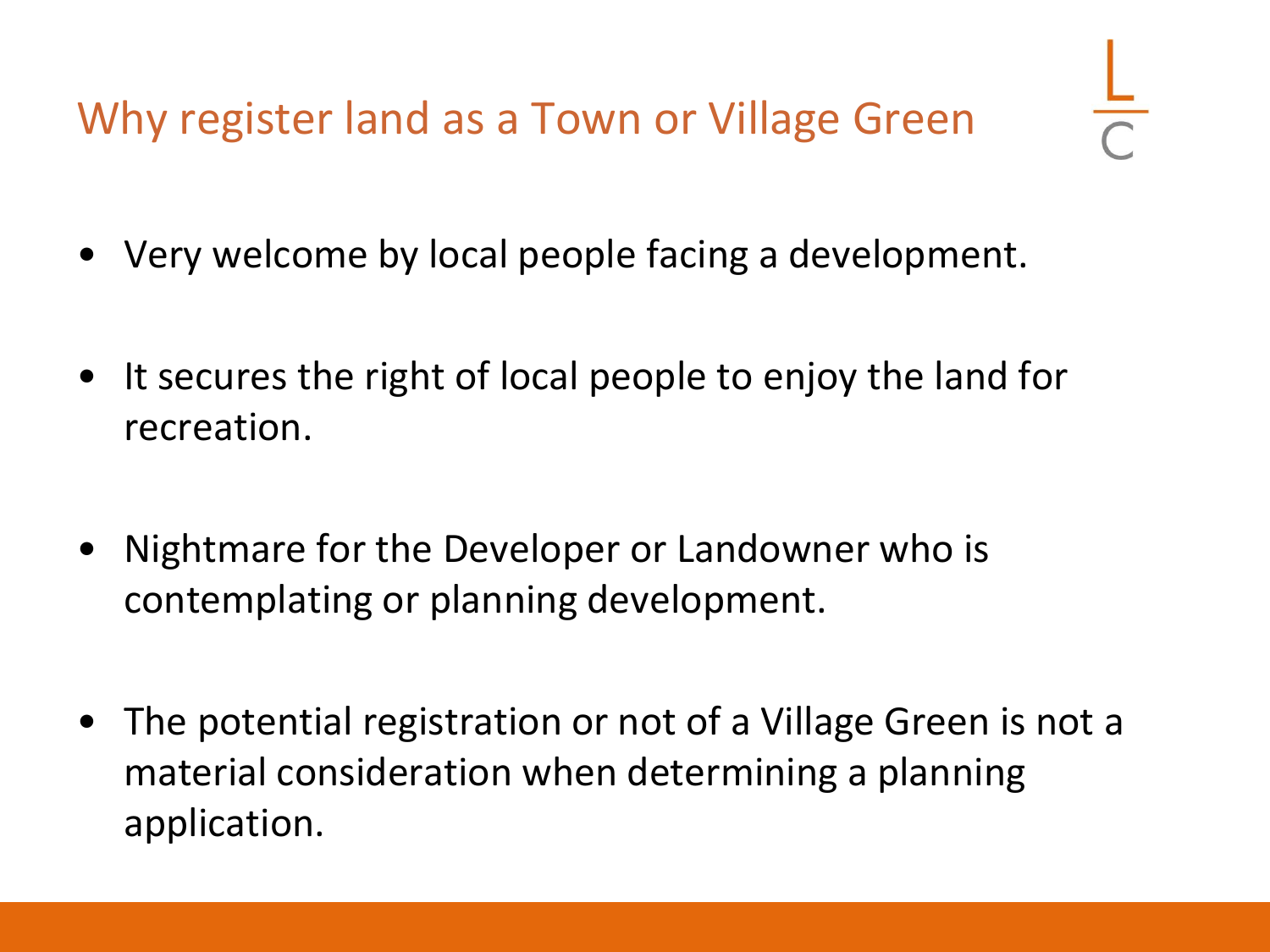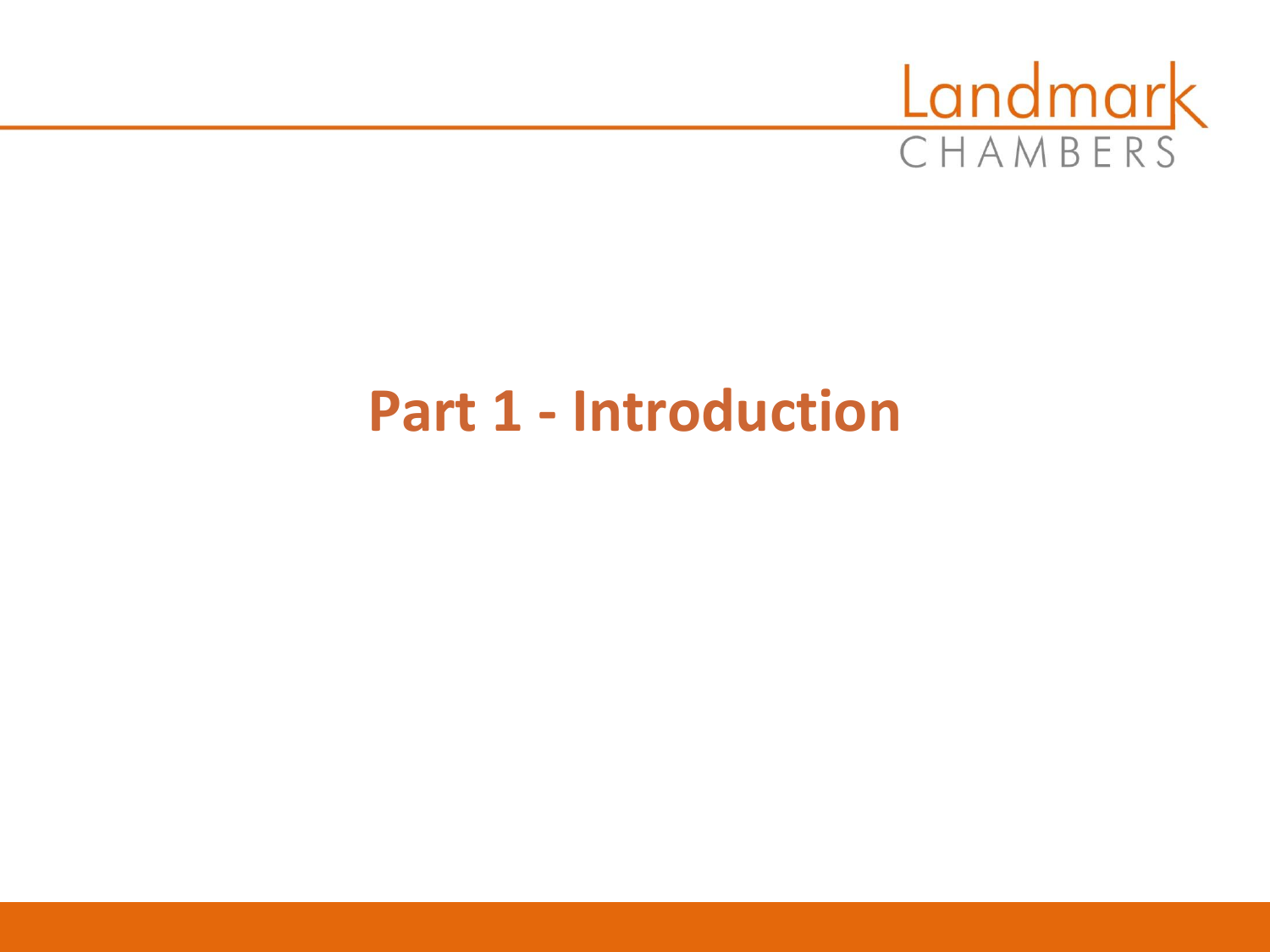- The factual background
- Current round of consultation
- The basics of making a successful application
- Key sources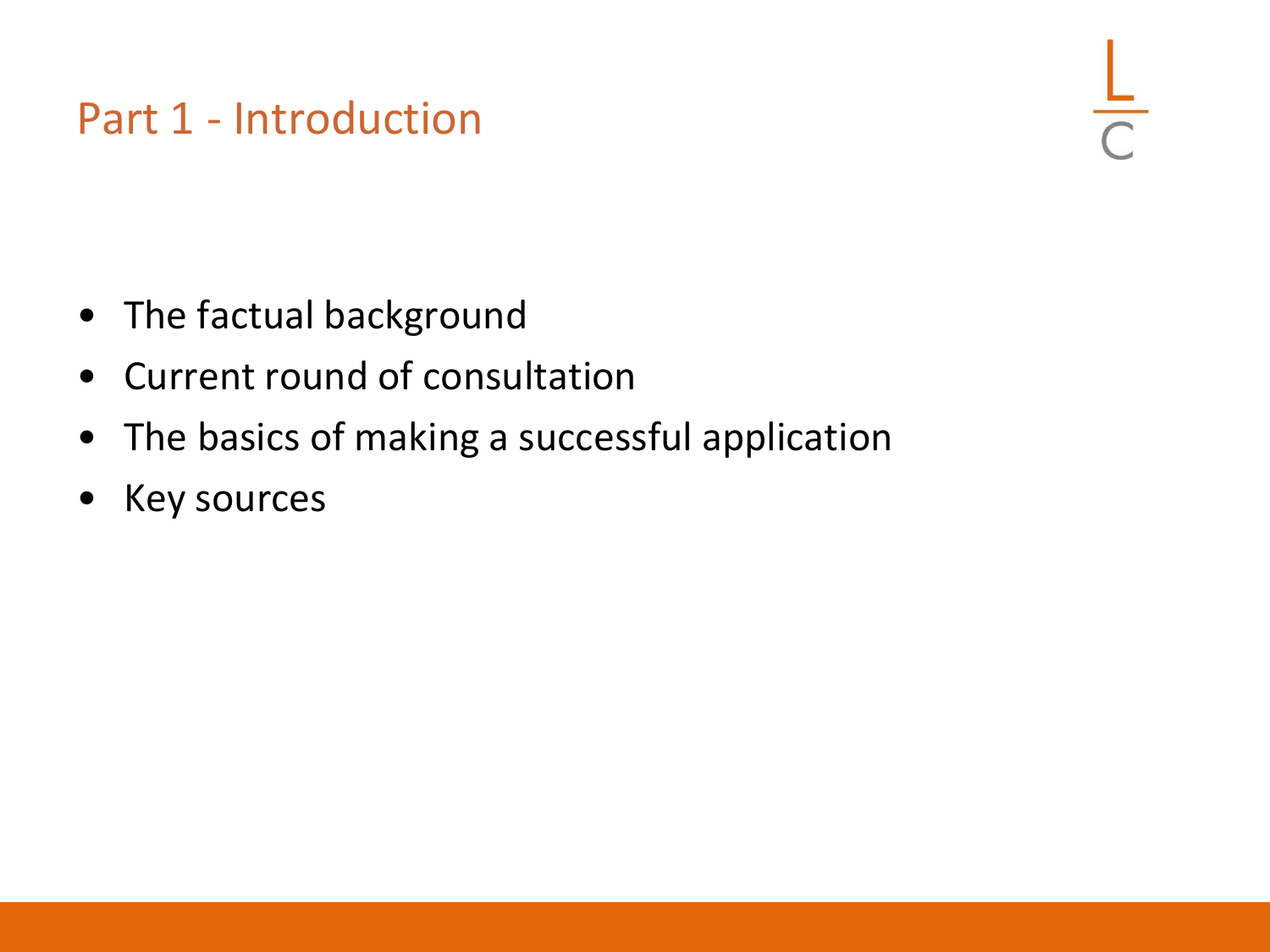### Part 1 – Introduction – The Factual Background

• Current number of Village Greens

| <b>Country</b> | <b>No of Village</b><br><b>Greens</b> | <b>Total area</b><br>registered In<br><b>Acres</b> |
|----------------|---------------------------------------|----------------------------------------------------|
| England        | 3650                                  | 8150                                               |
| <b>Wales</b>   | 220                                   | 620                                                |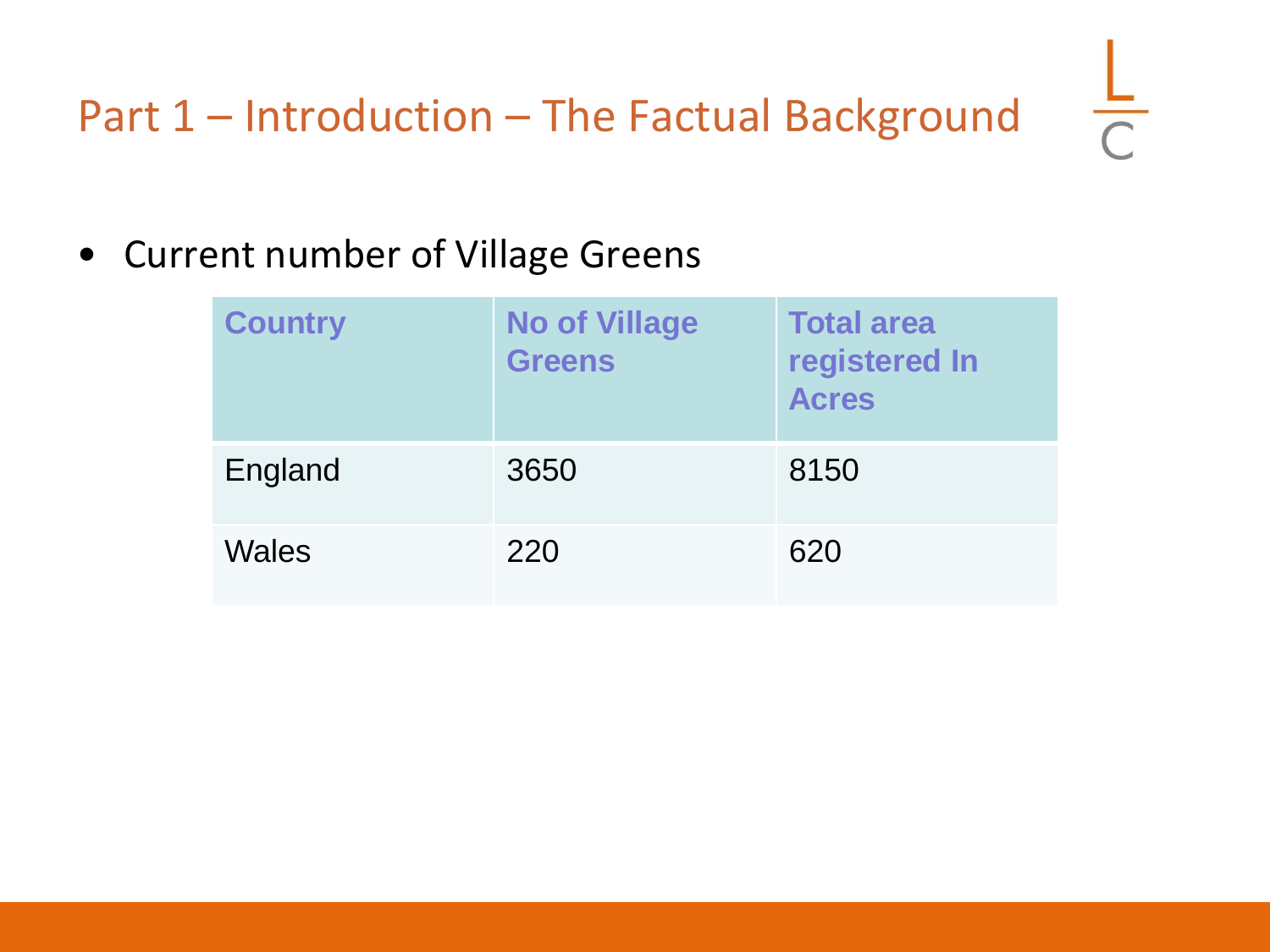• Current number of applications

| <b>Country</b> | <b>No Of Village Greens</b><br><b>Applications In 2009</b> |
|----------------|------------------------------------------------------------|
| England        | 185                                                        |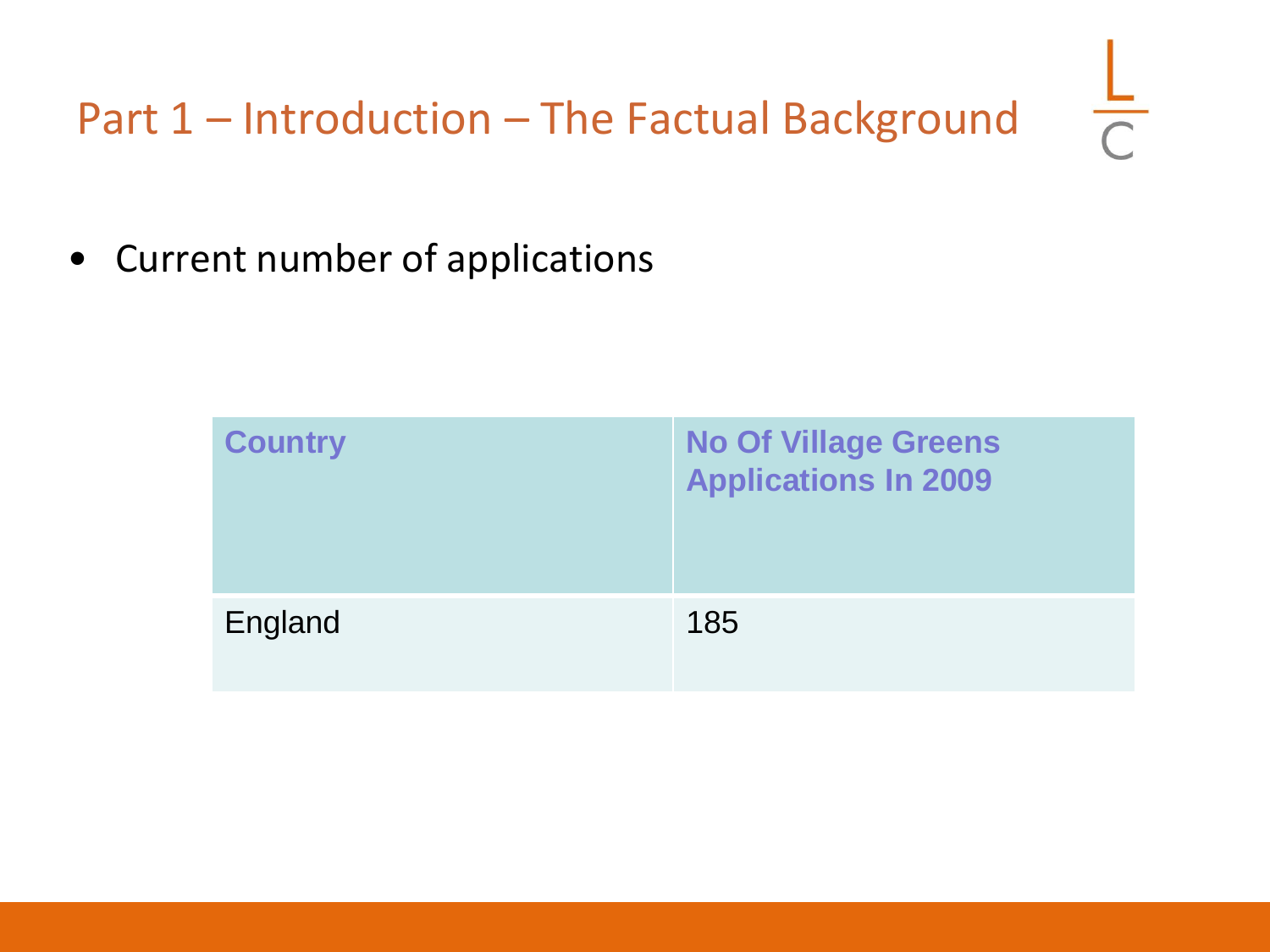Introduction – Current Defra Consultation

• Defra are currently consulting on proposals to reform the village green system under section 15 of the commons act 2006.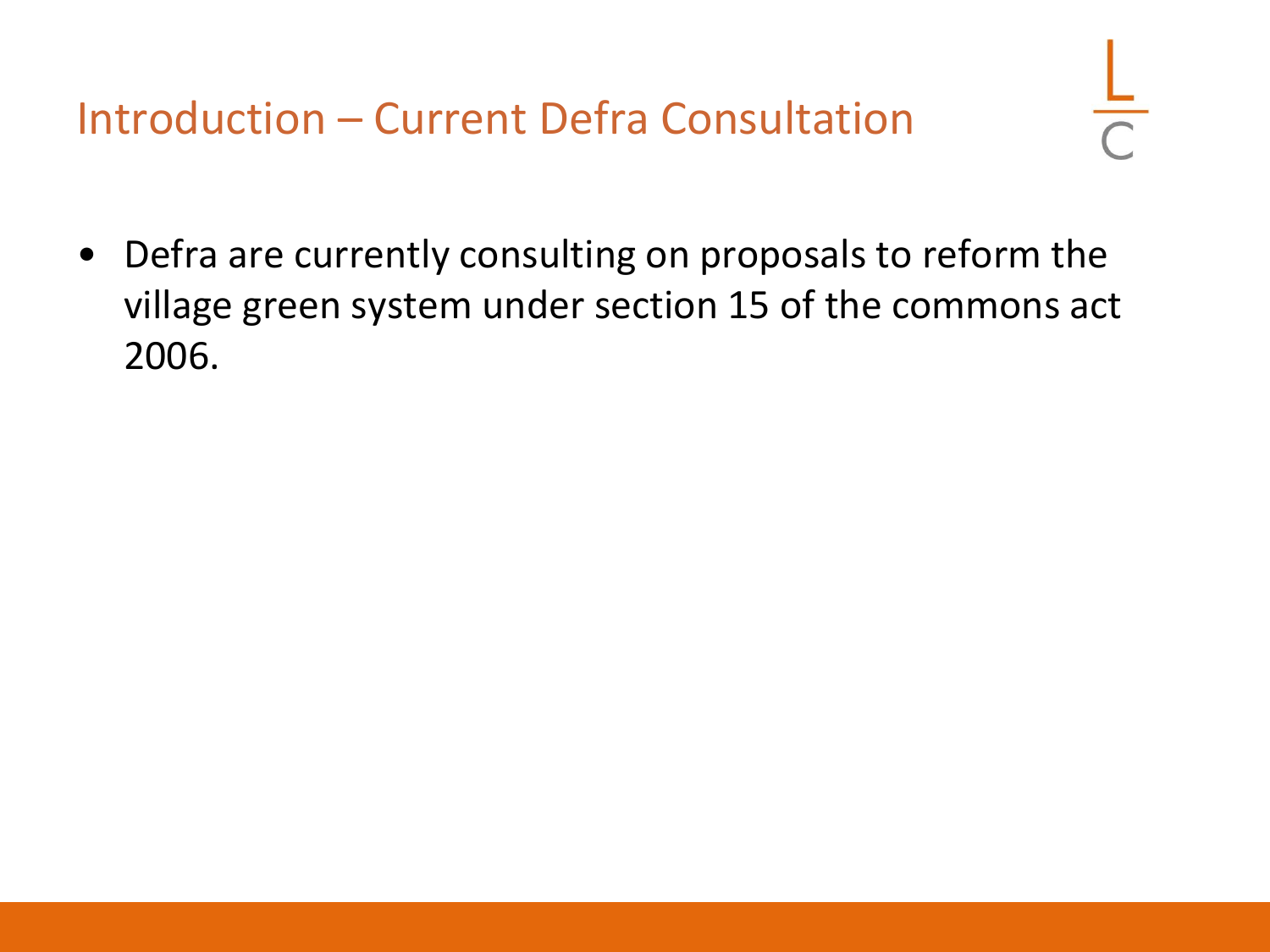- The basics to making a successful application
	- A significant number of inhabitants
	- Of any locality of neighbourhood within a locality
	- Have indulged as of right
	- In lawful sports and pastimes
	- On the land
	- For a period of at least 20 years
	- And continue to do so at time of application or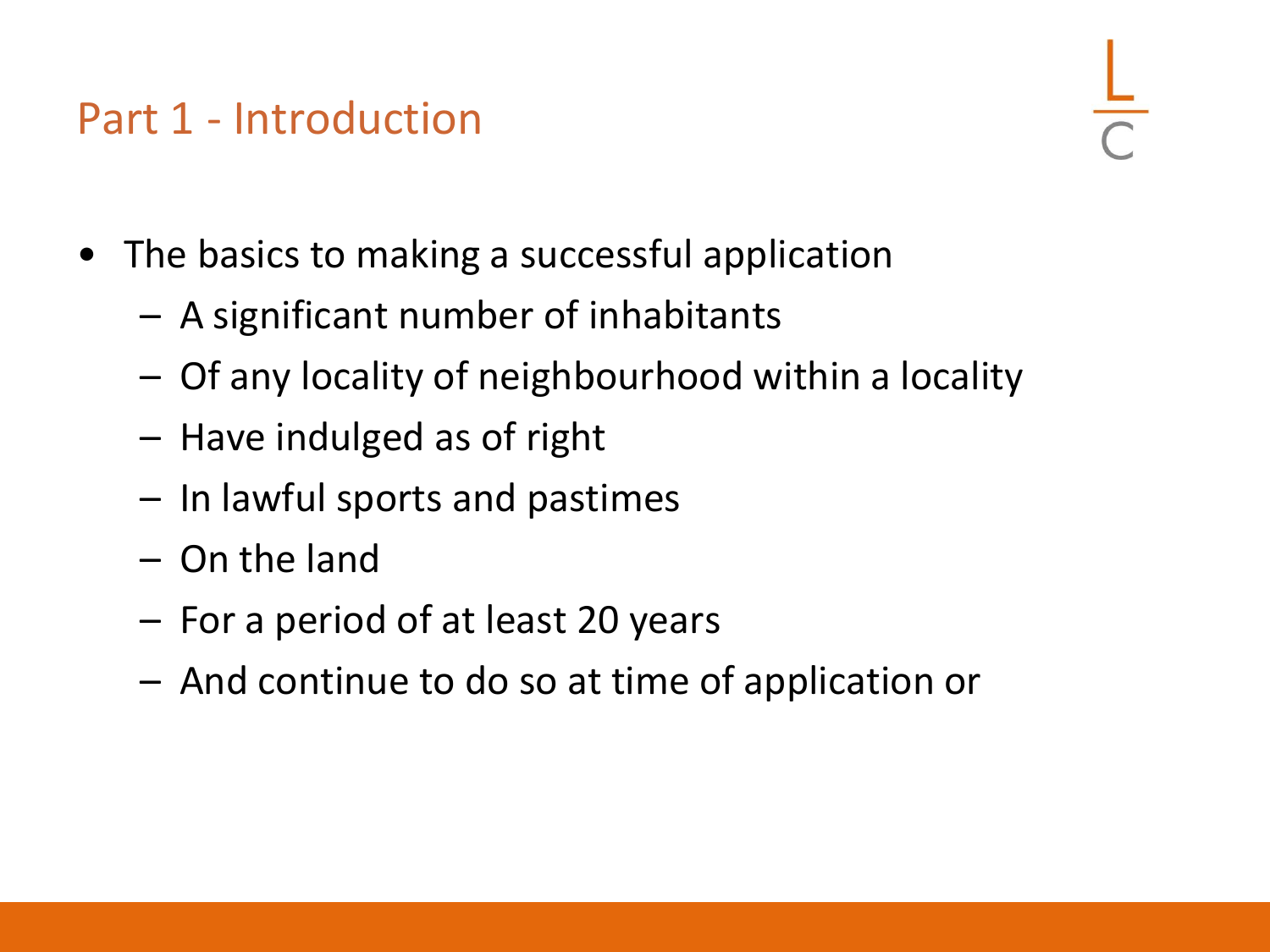- The basics to making a successful application.
	- But if the use has ceased
	- If cessation of use after 6 April 2007 then the application is made within two years beginning with the cessation of use
	- If cessation of use before 6 April 2007 the application is made within the period of five years beginning with the cessation of use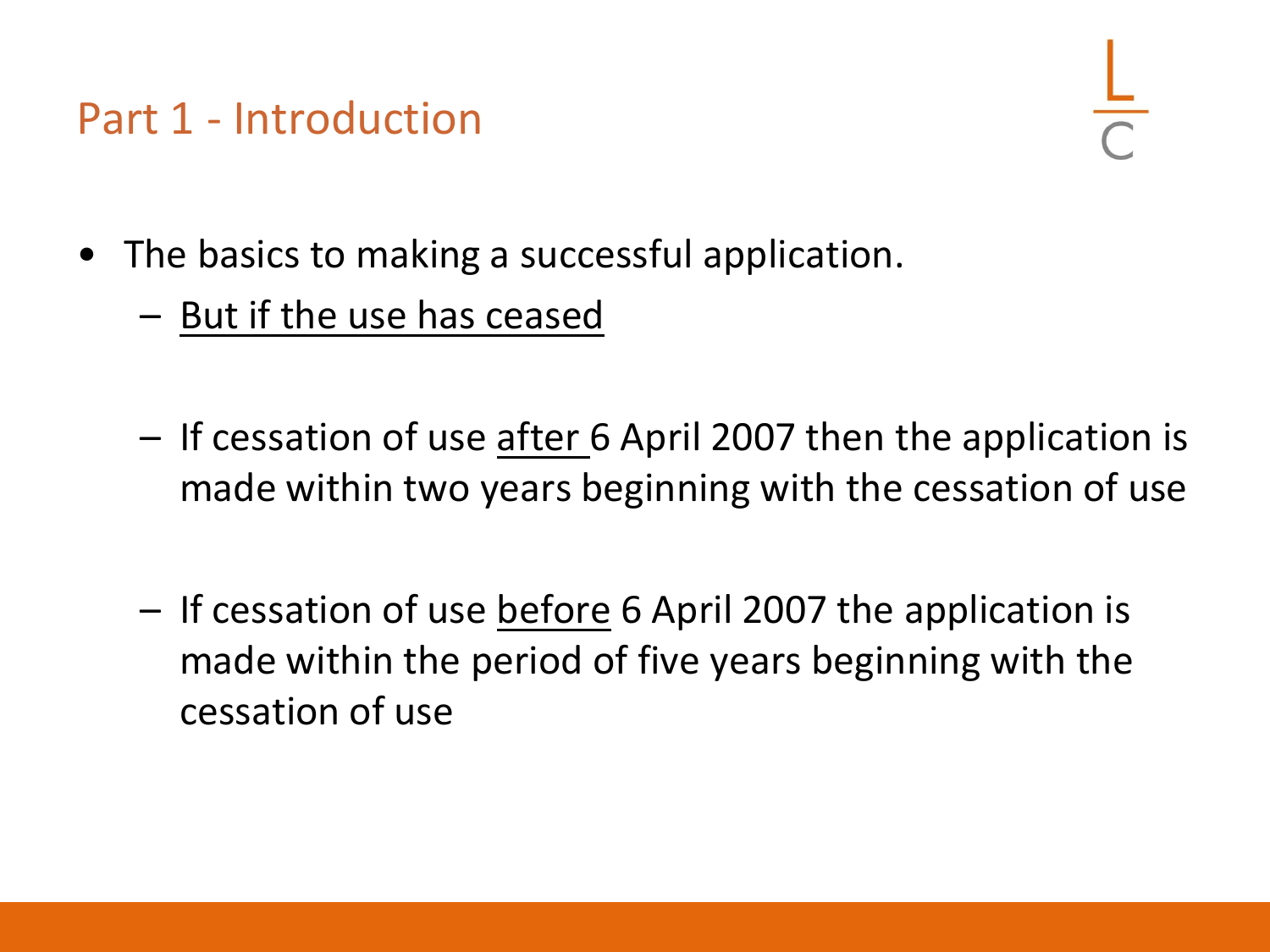- Key sources of further information:
	- The Commons Act 1886, section 15.
	- The Commons (registration of Town or Village greens) Interim Arrangements England 2007 si 2007/457.
	- Town and Village Green Registration application form 44.
	- Guidance Notes for the completion of an Application for the registration of land as a Town or Village Green – Defra revised September 2010.
	- Getting greens registered (open spaces society)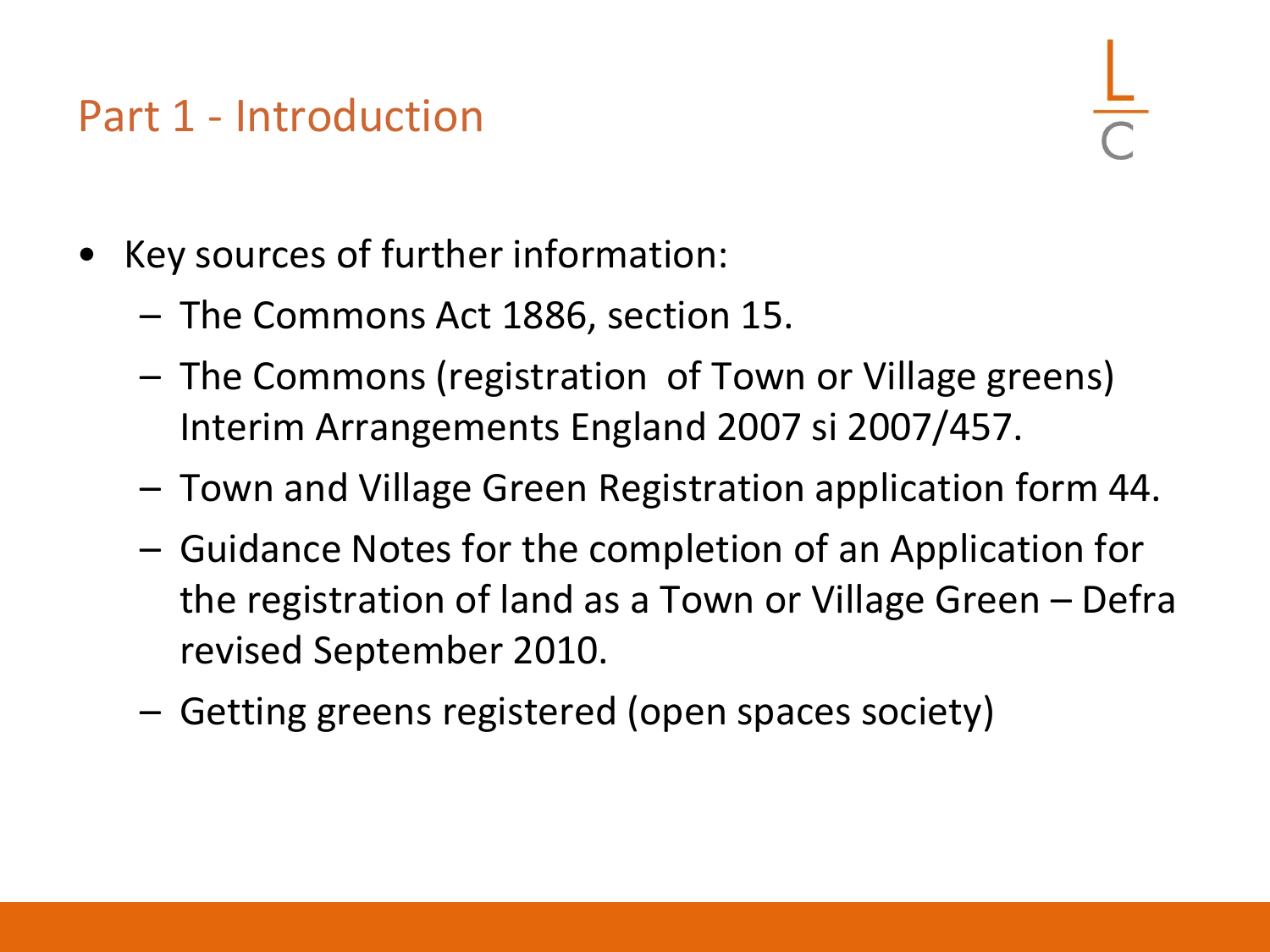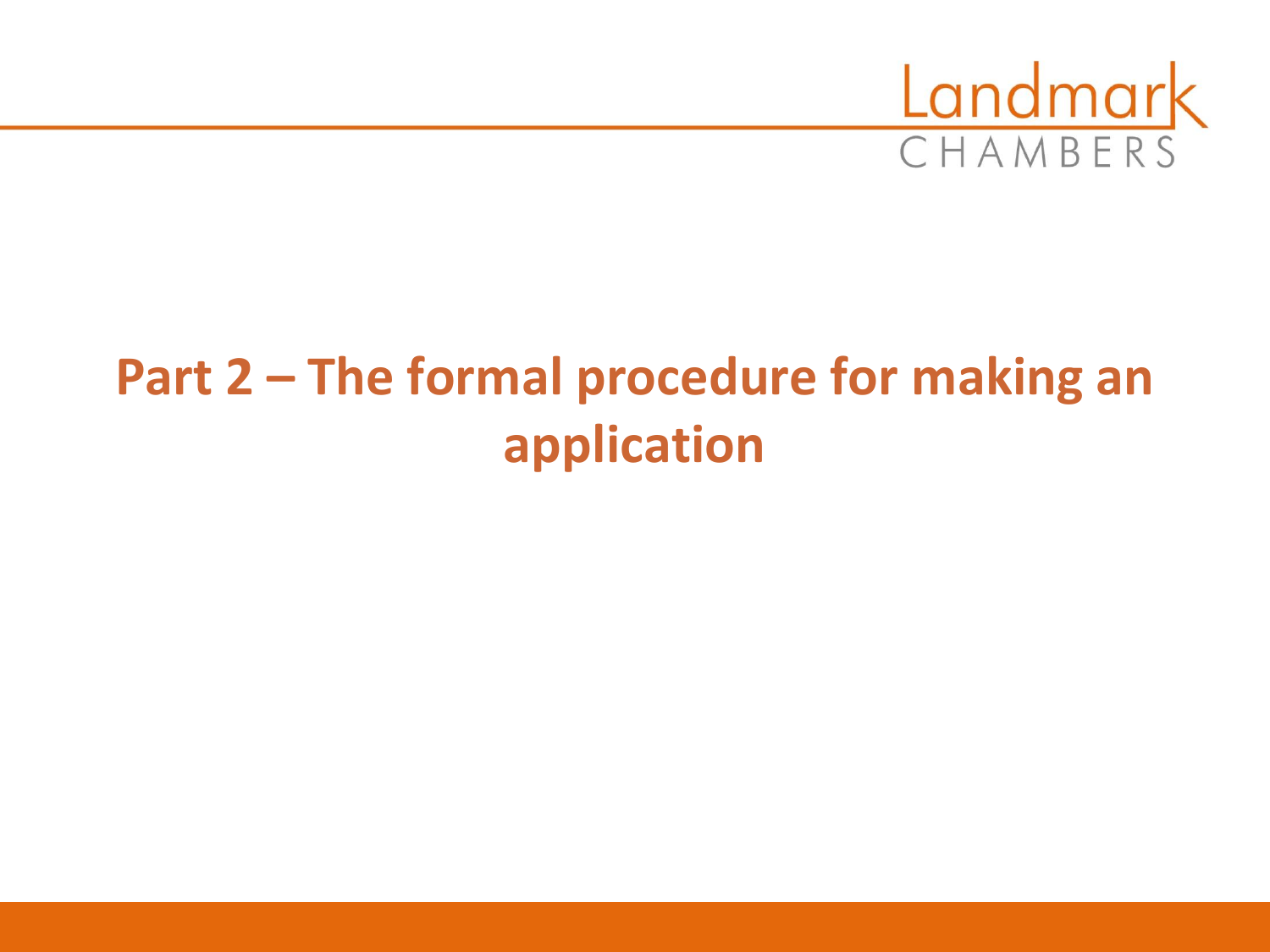- The two possible procedures currently apply in England .
	- The normal process.
	- Or the identified 7 pilot implementation areas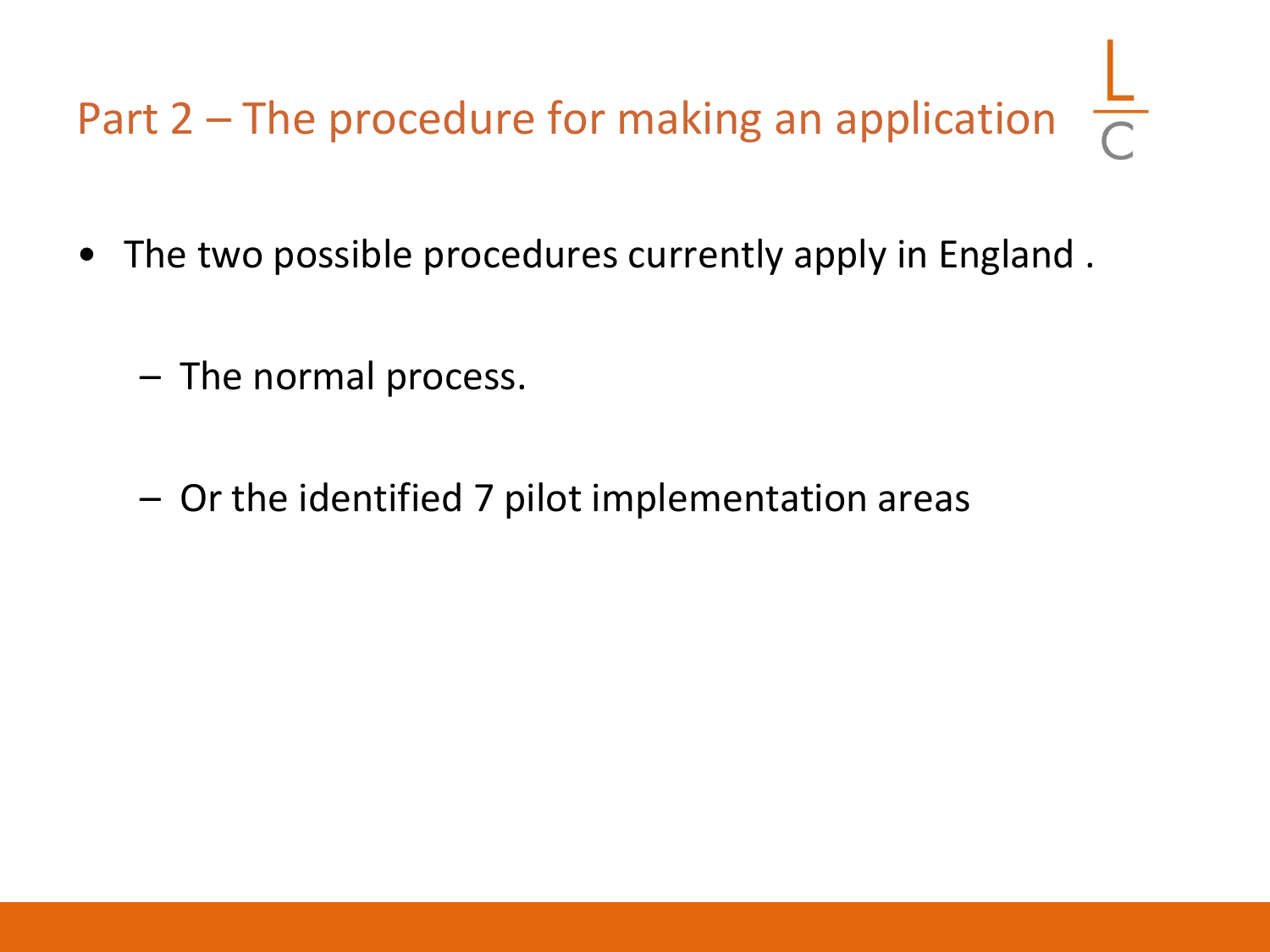- The pilot implementation areas
	- Applies to Devon and Kent (but not the unitary authorities in those Counties)
	- Cornwall
	- Hertfordshire.
	- Herefordshire.
	- Lancashire (but not Blackpool)
	- Blackburn and Darwen.
- See Defra guidance *guidance to applicants in the pilot implementation areas*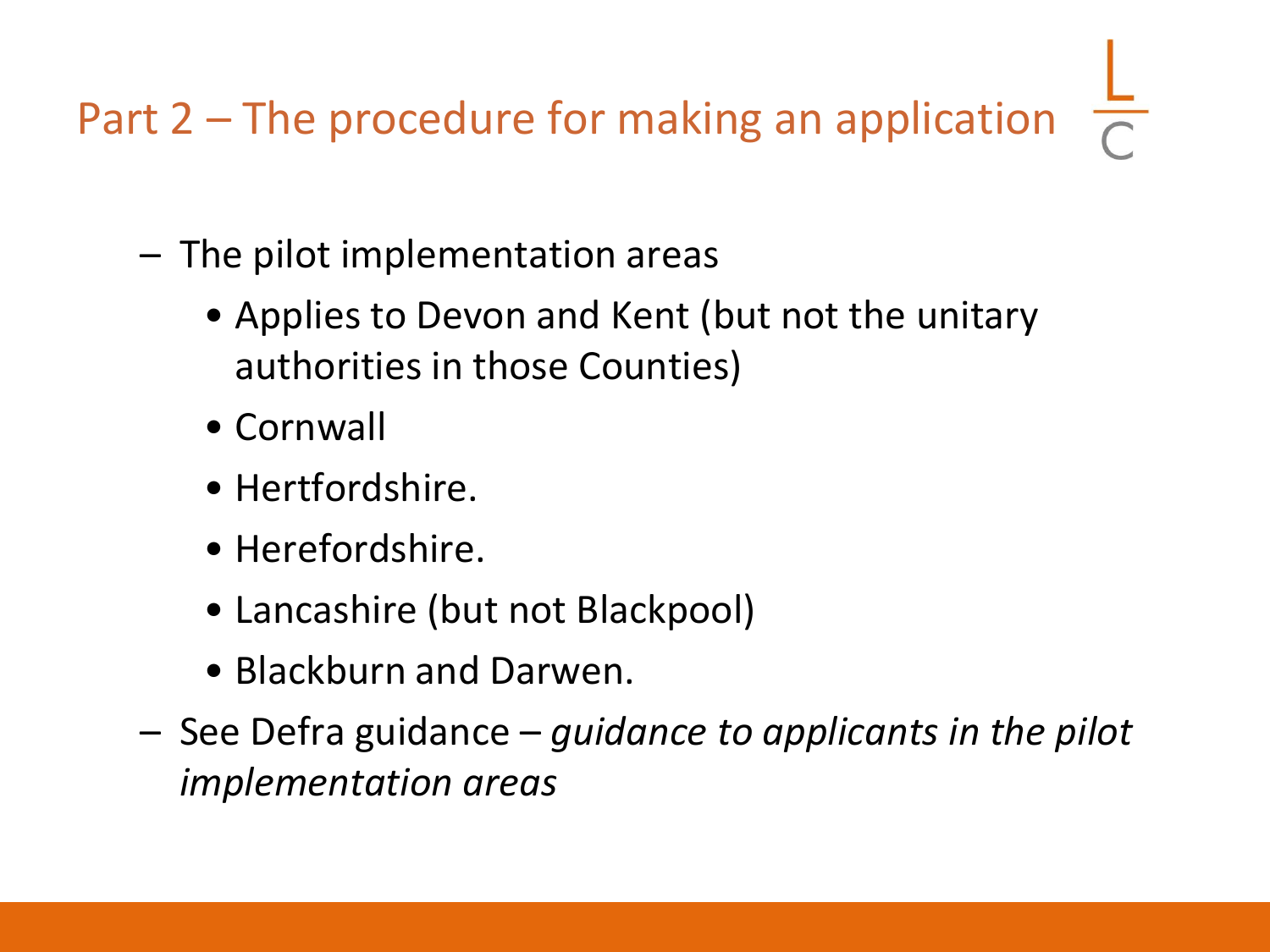- The pilot implementation areas
	- Key points are to use form C9 which can be obtained from the pilot implementation authorities.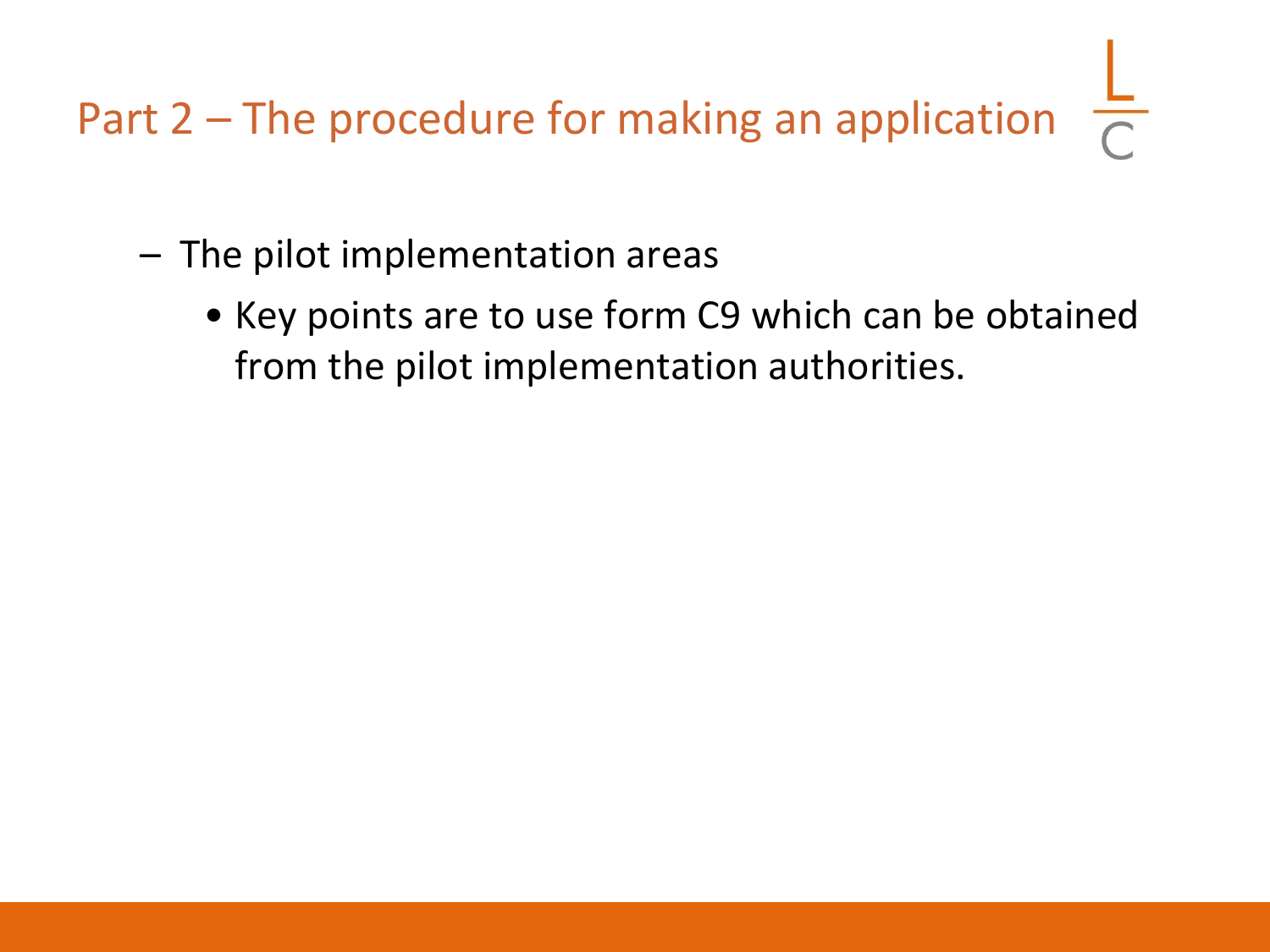## **Part 2 – The procedure for making an application**  $\frac{2}{C}$

- The mechanics of an application
	- Must use Form 44
	- Summary of case for registration
	- Can be supplied from registration authority or found on the internet
	- Regulations establish what information is required in the application
	- Application must be submitted to the Registration Authority
	- Registration Authority will assist with advice on how to submit such an application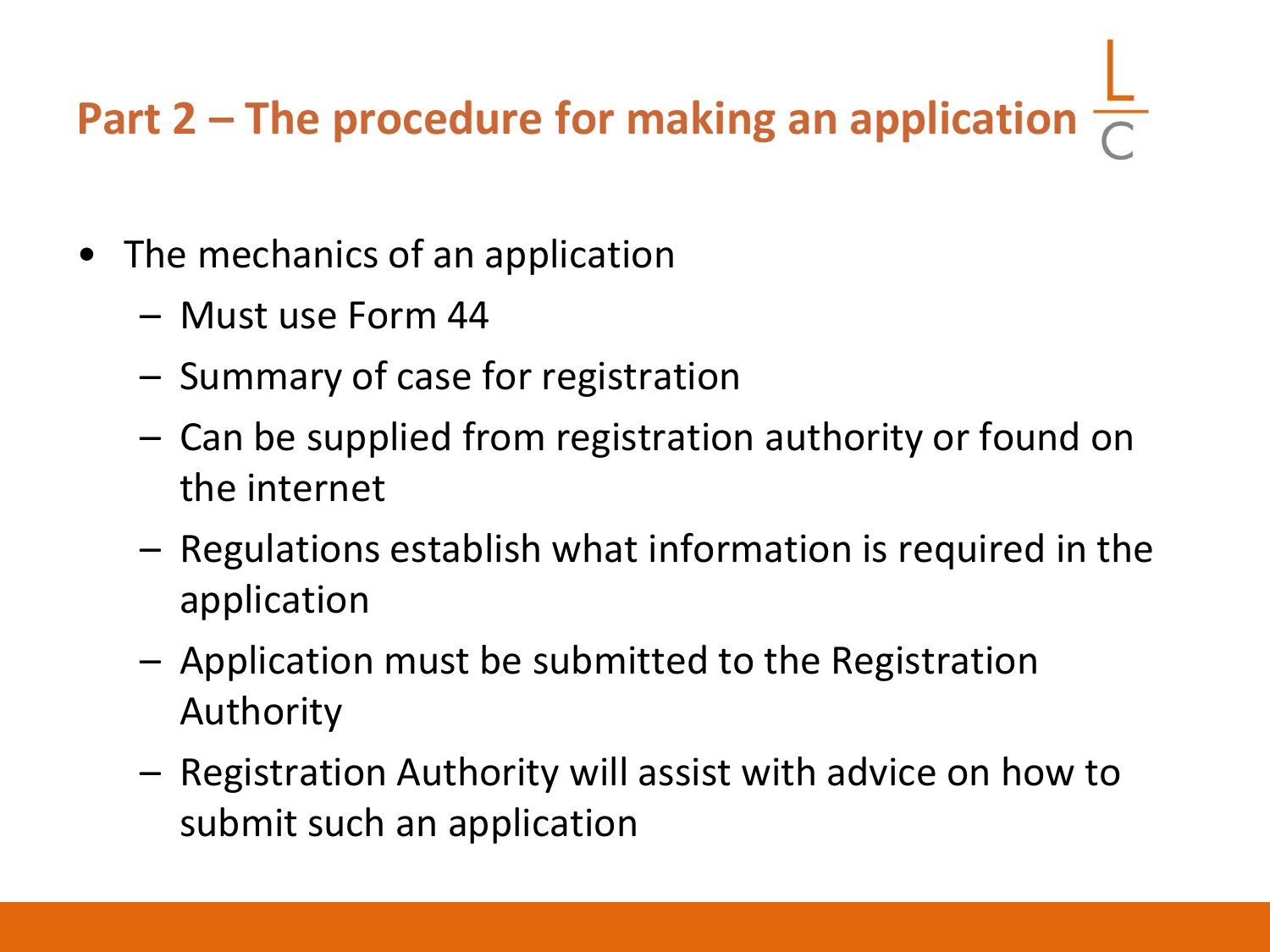- Who may apply for an application
	- Any one can apply See Section 15(1)
	- *Any person may apply to the commons registration authority to register land to which this part applies...*
	- Applicant does not need to have used the land
	- If group make sure that proper authorisation exists to do so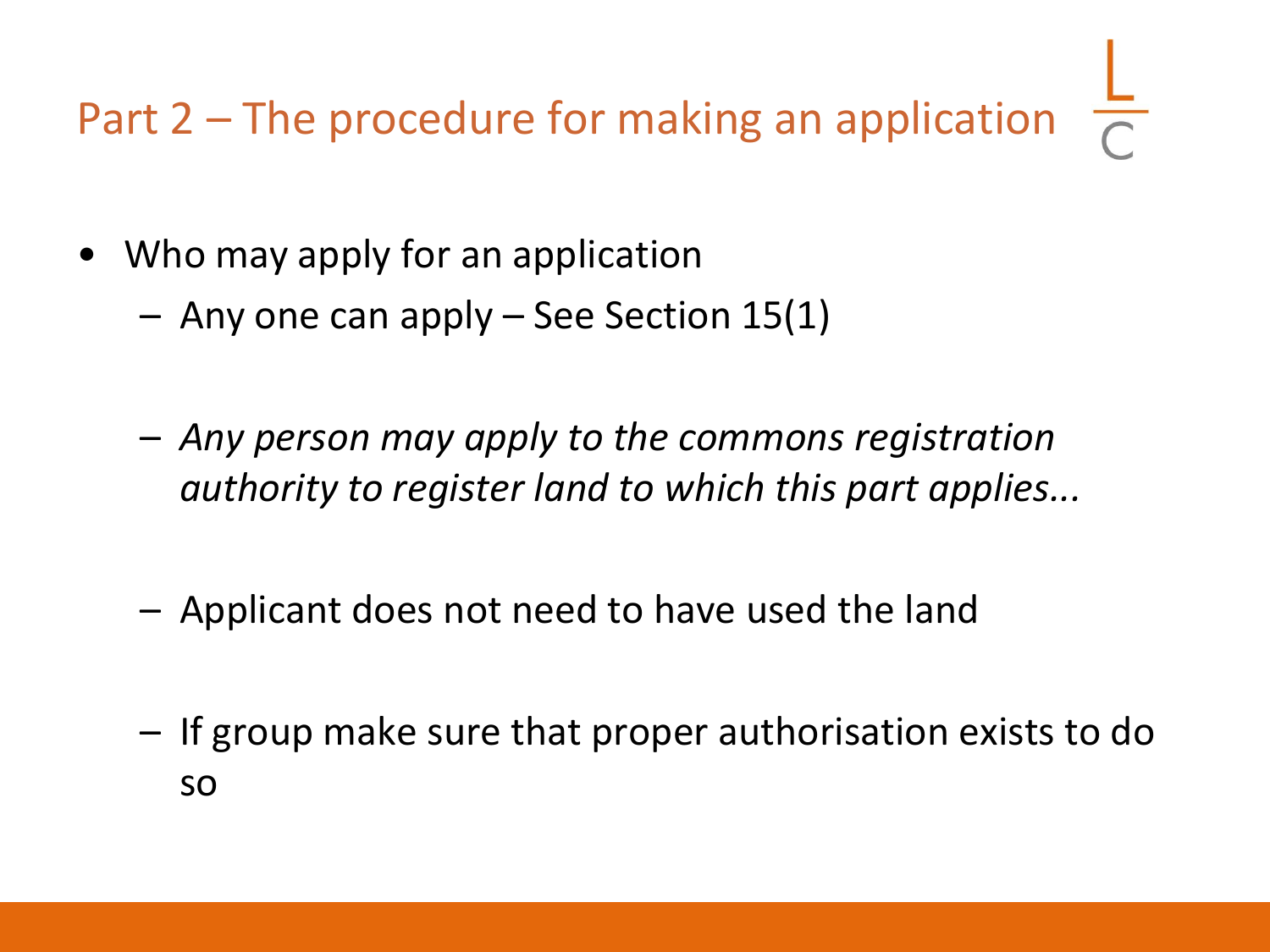- Whom is the application made to?
	- The registration authority.
	- Normally the County Council or Unitary Authority.
	- In metropolitan areas the City Council or London Borough Council.
	- If the land straddles two Authorities or more the advice of Defra is to make the application to the area in which the majority of the land is situated.
	- Sometimes one Registration Authority decides that another Registration Authority should deal with the application.
	- Cannot register in New Forest, Forest of Deann or Epping Forest!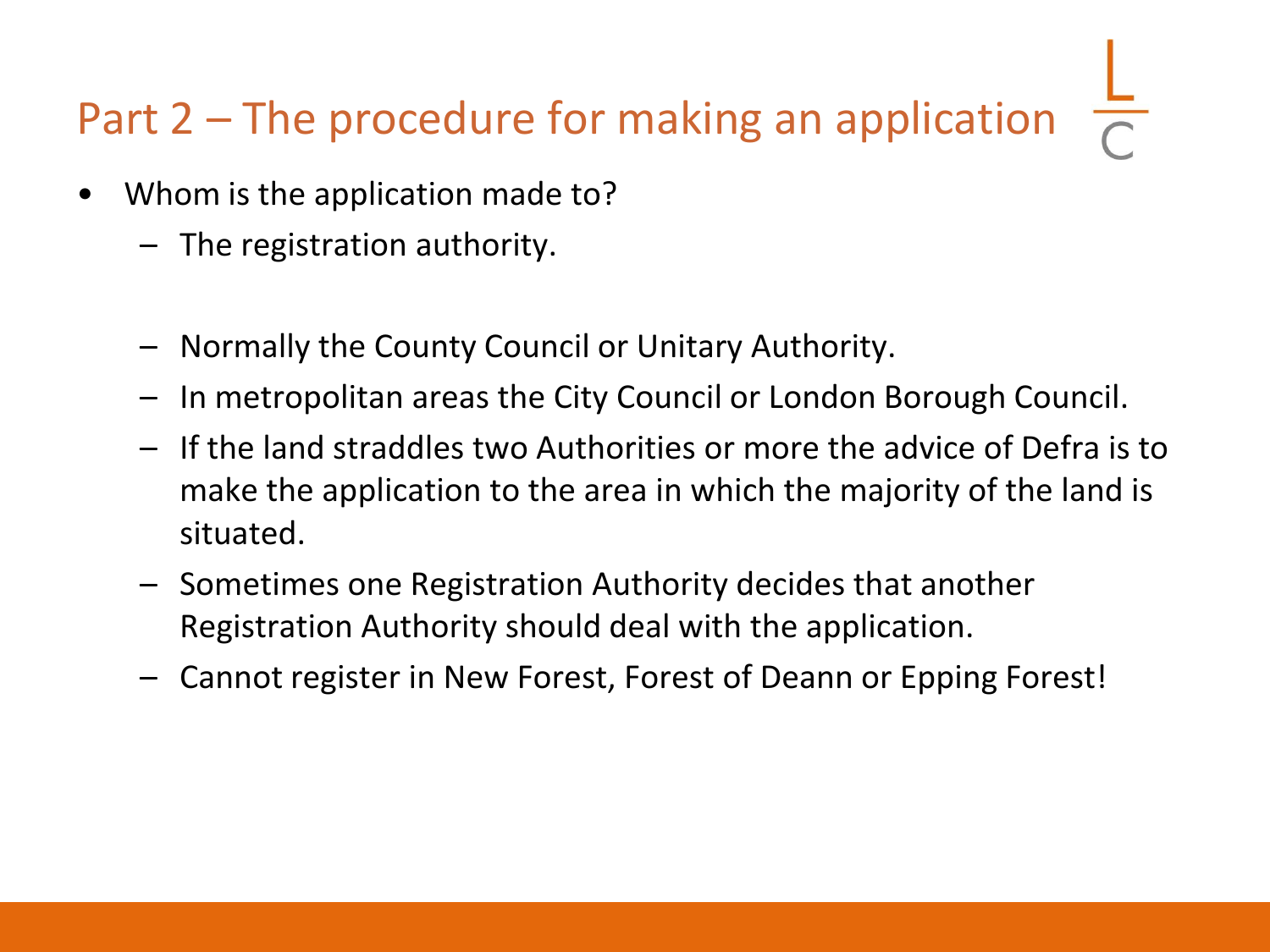- When should the application be made?
	- If use continues then much easier.
	- If use claimed has ceased then strict time limits now apply – either 2 years if use ceased after April 2007 or 5 years if use ceased before April 2007.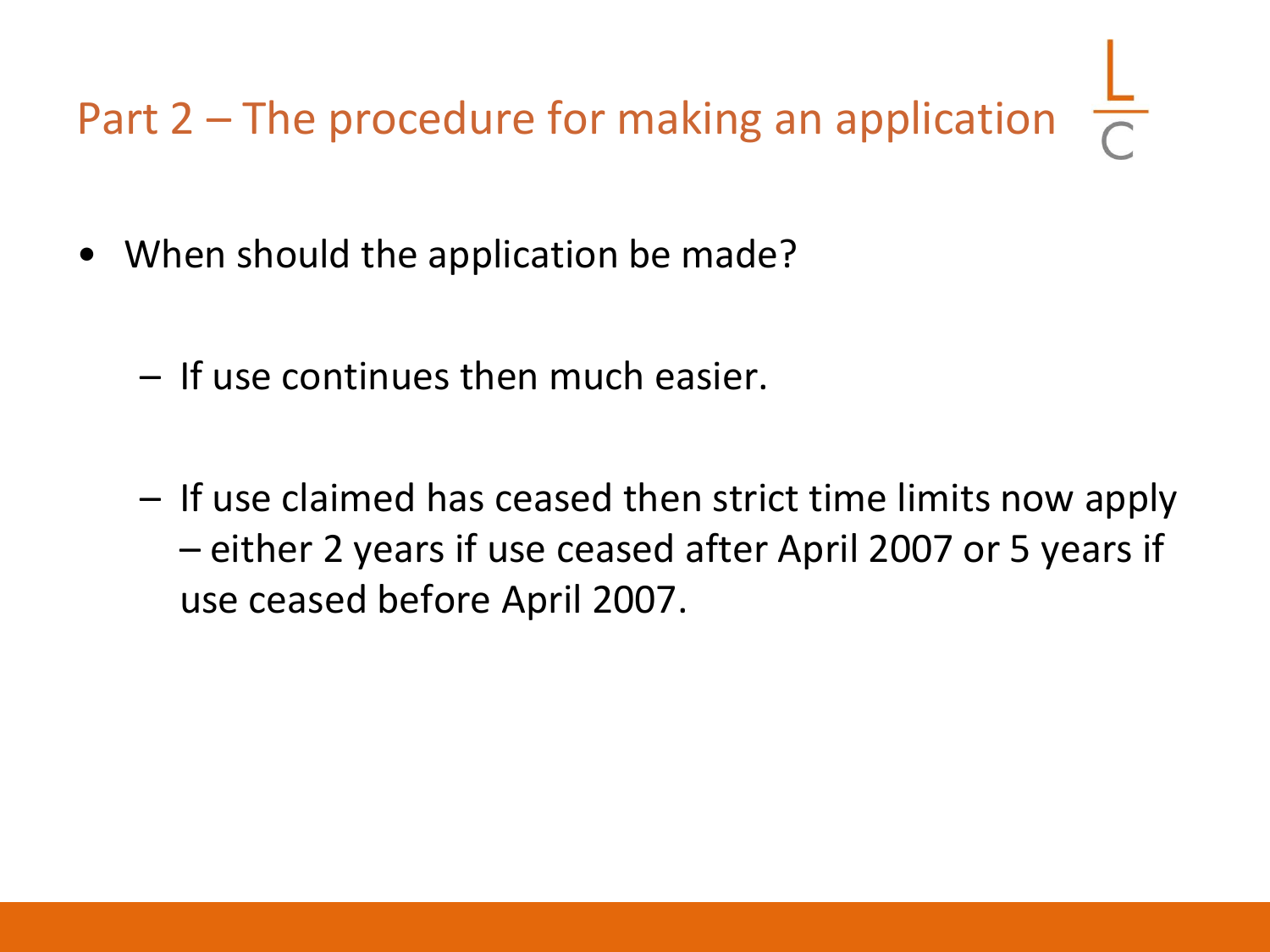- The timescale for the consideration of an Application
	- No fixed time imposed on Registration Authority for determination of application
	- Open to RA to ask for further information in support of application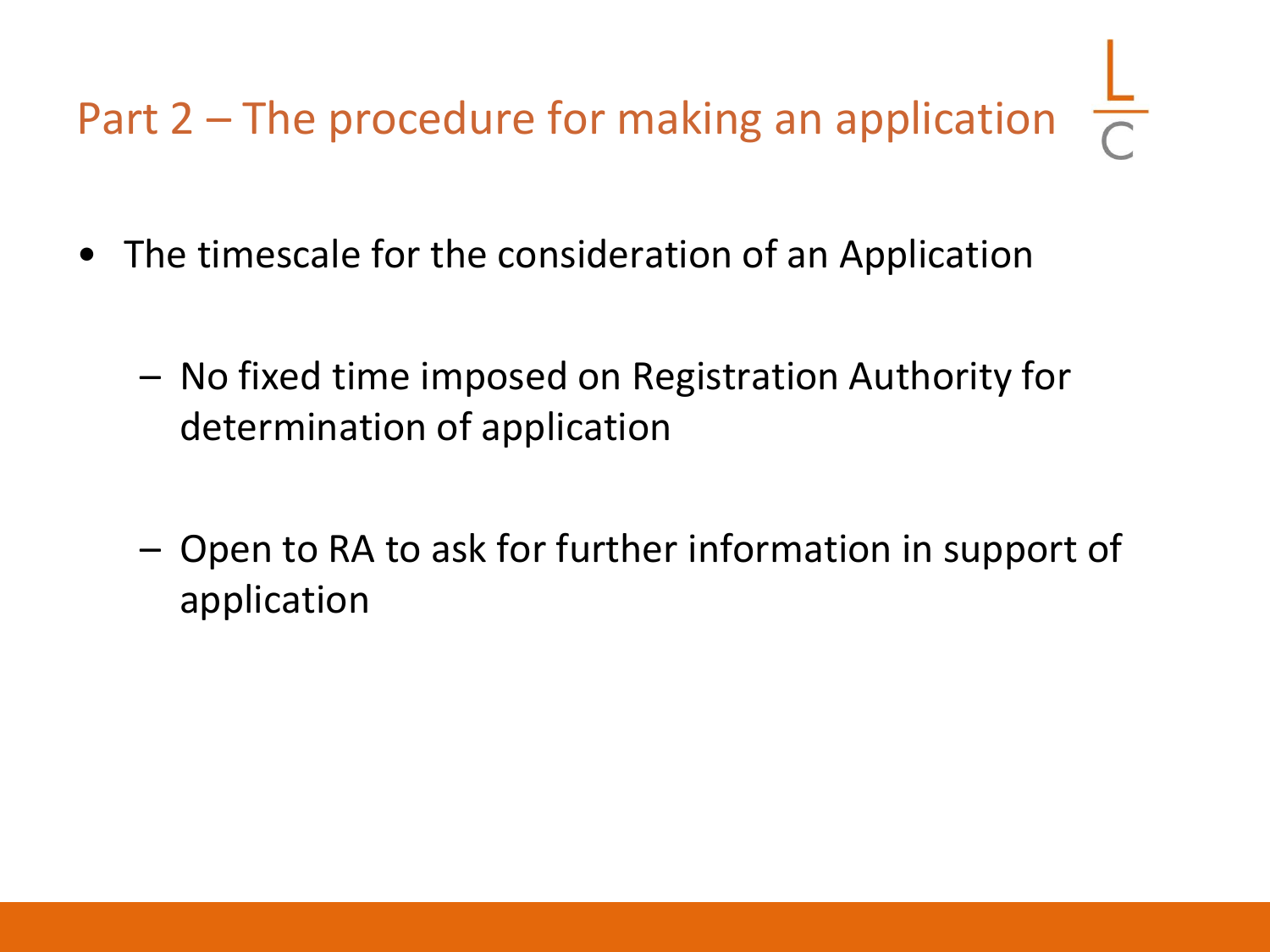- What happens to the application?
	- Authority decide if duly made and then register it
	- It is publicised by Registration Authority and objectors given minimum of six weeks to respond
	- Then they might receive objections to the application
	- Applicant will be supplied with all the objections and given an opportunity of making representations in response
	- If significant amendments are made to the application then it might necessitate re publicising the application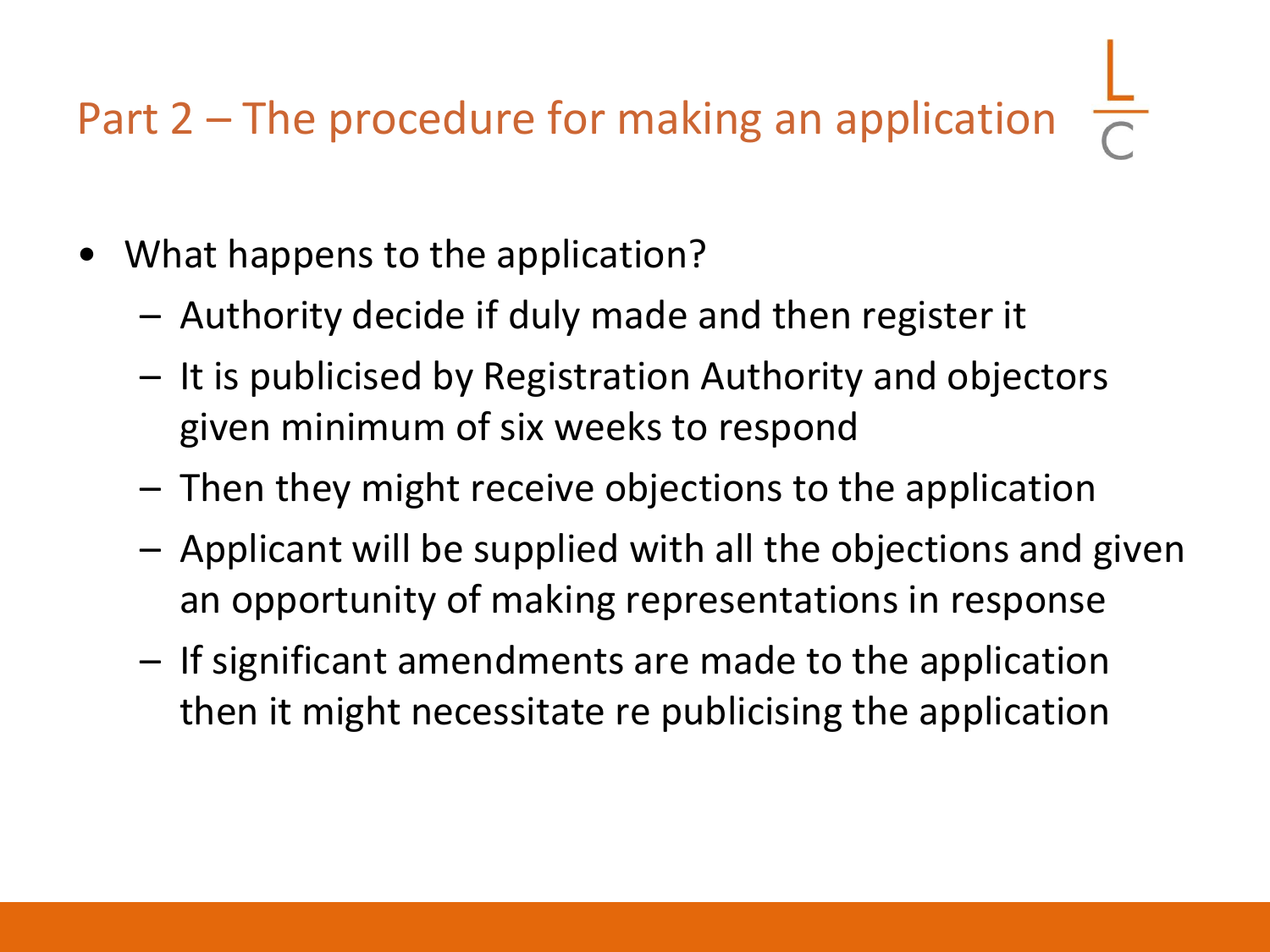## **Part 2 – The procedure for making an application**  $\frac{\mathsf{L}}{\sqrt{2}}$

- Voluntary registration by an owner of land
- Need consent of any lease or mortgagee in land
- Covered by Section 15(8) of the Act
- The Registration Authority does not require evidence of the use of the land but open to seek further information
- See Defra guidance notes on the voluntary registration of land as a Town or Village Green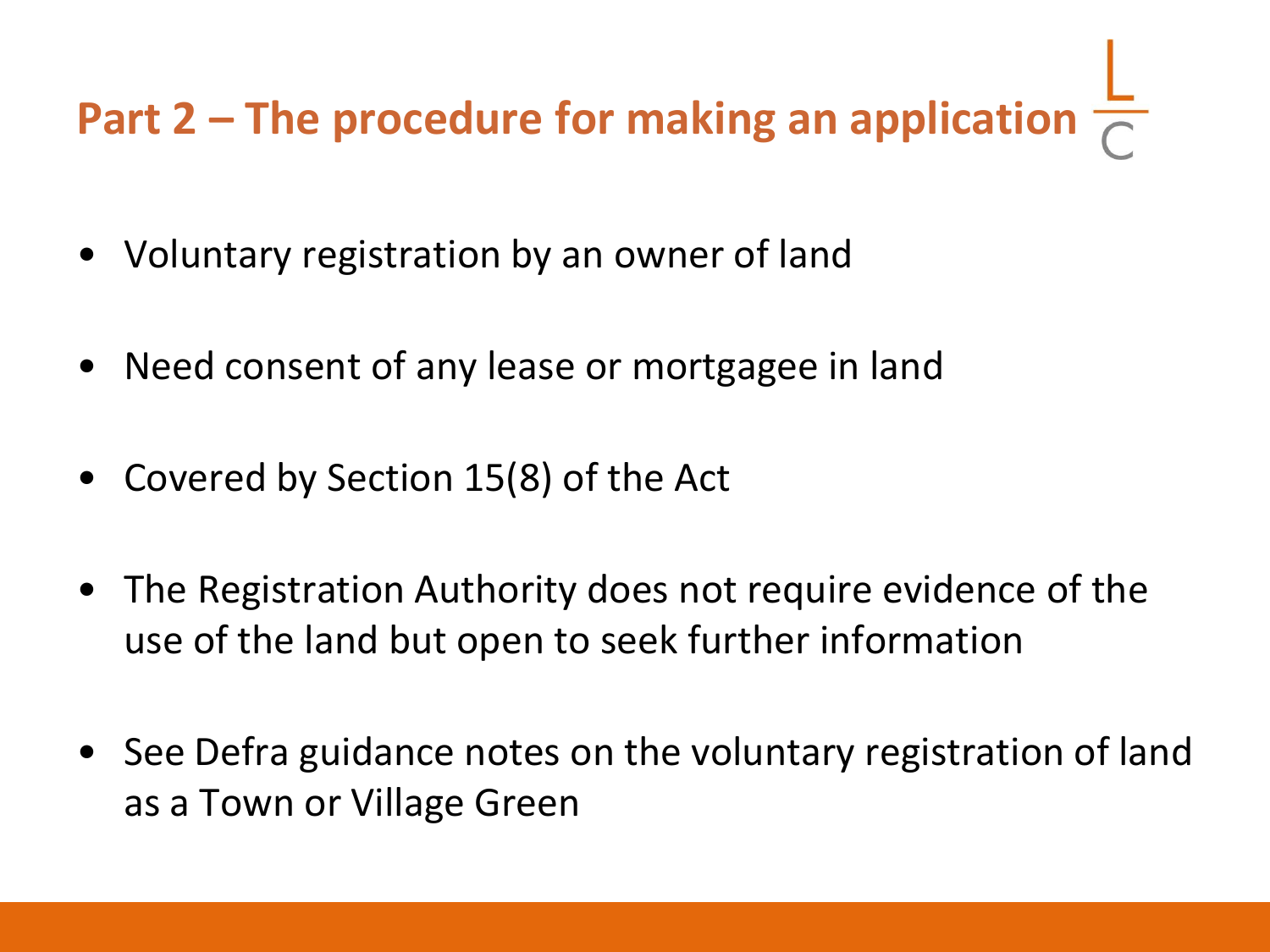#### • **Amendment of an application**

- The Registration Authority can exercise discretion in accepting amendments to an application form
- In deciding how to exercise its discretion in accepting amendments then Registration Authority should consider what would be fair to all the parties affected by the registration.
- See Oxfordshire cc v Oxford cc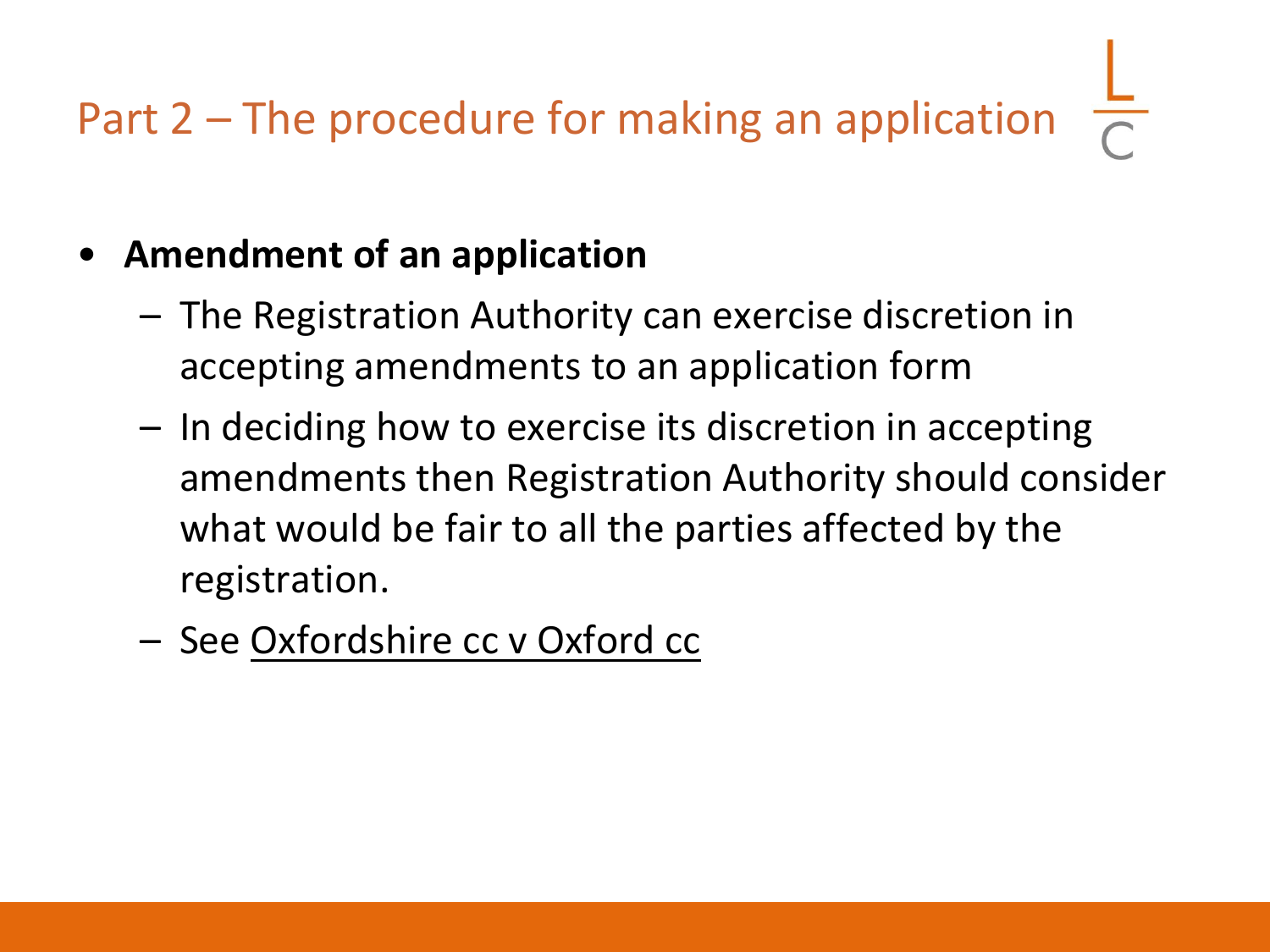#### • **Strategy in making an application**

- Form an action group
- Collect evidence form from Open Spaces Society
- Try and get as much evidence as possible
- Quantity is really important in terms of numbers
- But quality of evidence is really important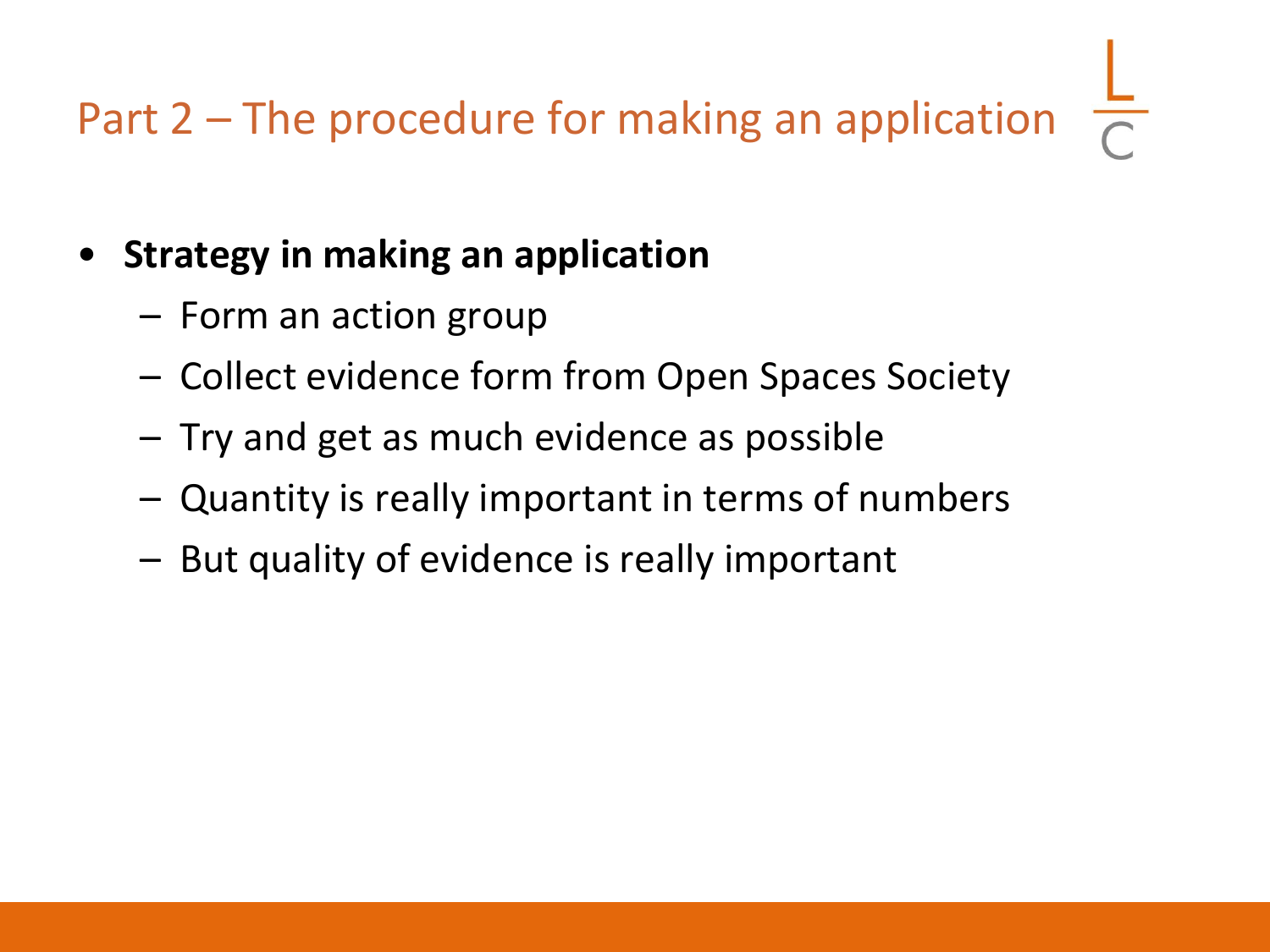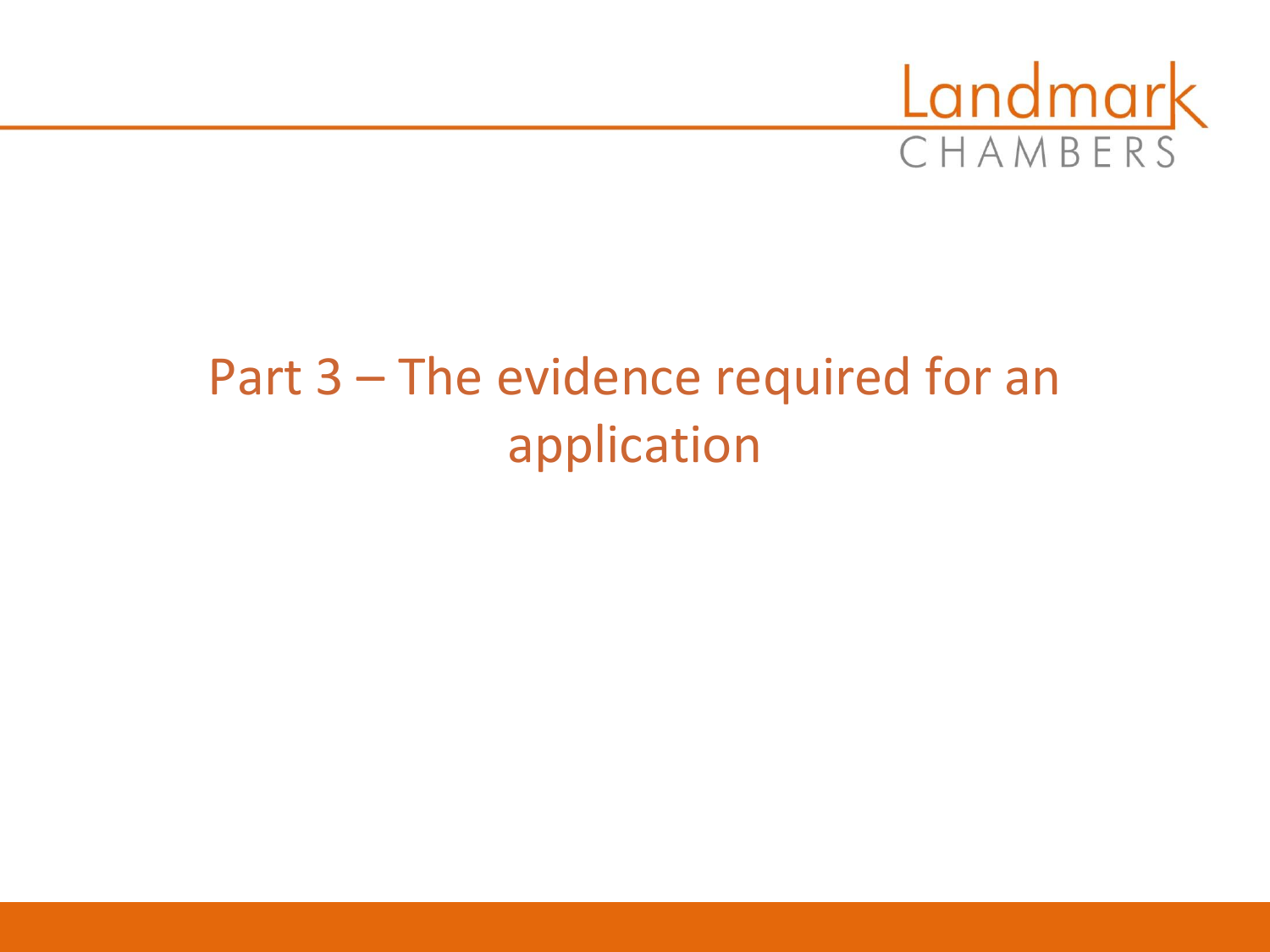#### **Summary of what is required in application:**

- Application form 44
- Statutory declaration
- Map showing location of land claimed
- The map showing locality or neighbourhood
- Completed evidence forms or statements
- Supporting evidence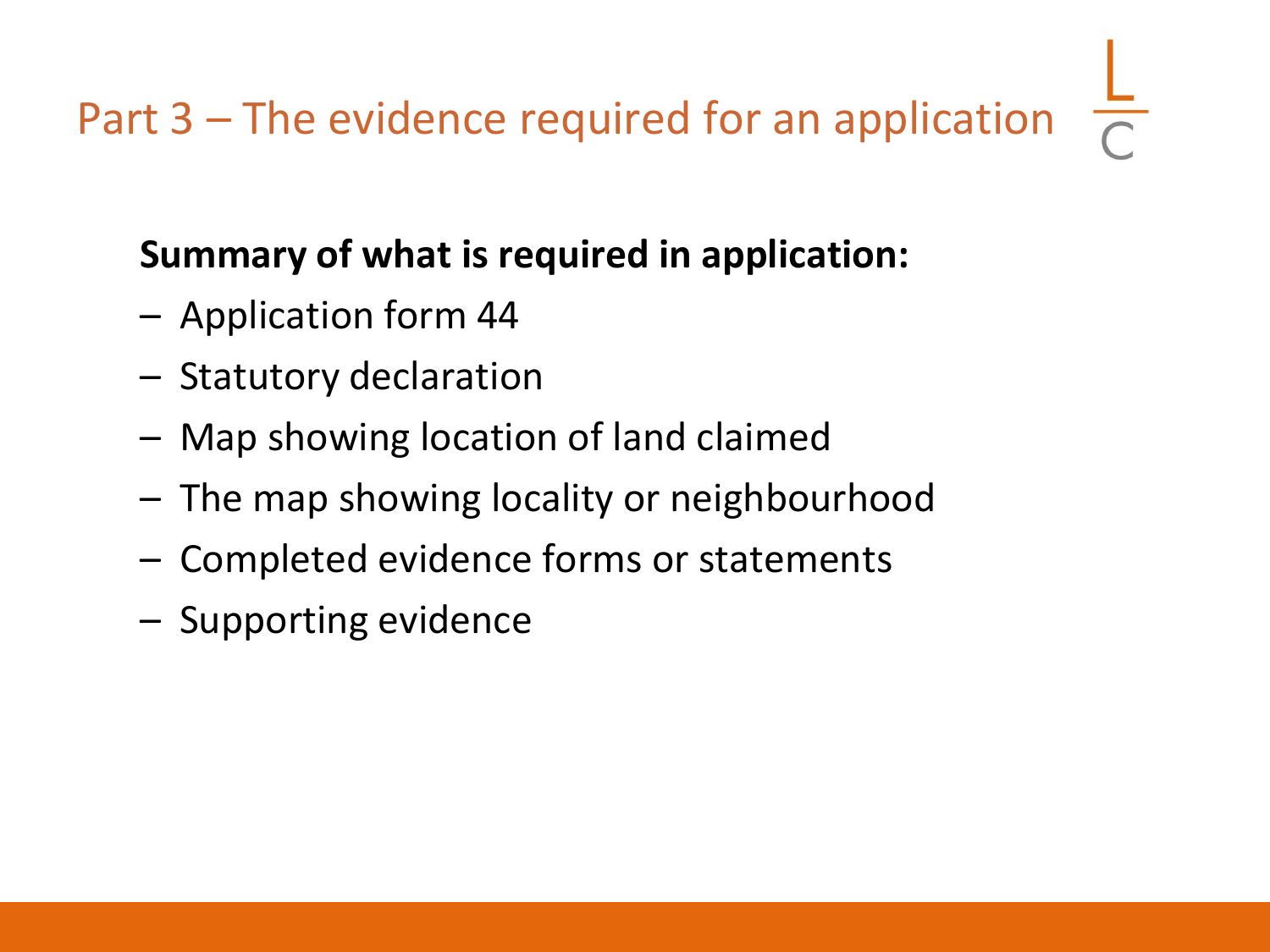#### • **The area of land claimed**

- The area of land must be shown on a map and a description of the land.
- Must use an OS map on a scale of not less than 1:2500.
- Land must be identified by means of distinctive colouring sufficient to enable it to be accurately identified by the Registration Authority.
- That map must be an exhibit to statutory declaration which accompanies the application.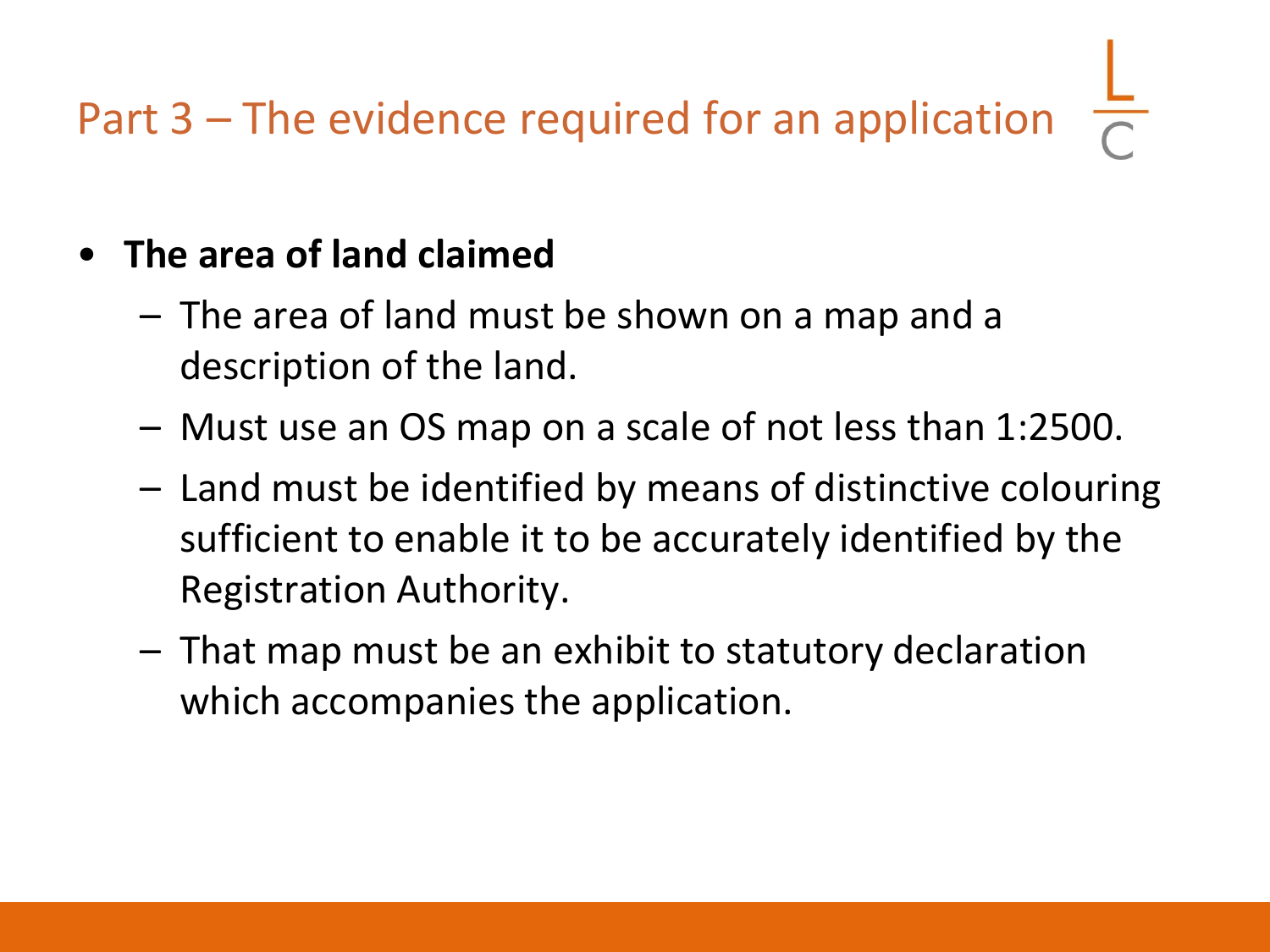- **The lawful sports or pastimes**
	- Need to state what lawful sports and pastimes are claimed.
	- Excludes sports or pastimes contrary to law!
	- Like cock-fighting, badger baiting or prize fighting
	- Car parking not acceptable southampton corp
	- Found to be acceptable:
		- Archery new Windsor v Mellor
		- Village dancing Abbot v Weekly
		- fishing top jetty, Martinhoe, Devon
		- picking blackberries Sunningwell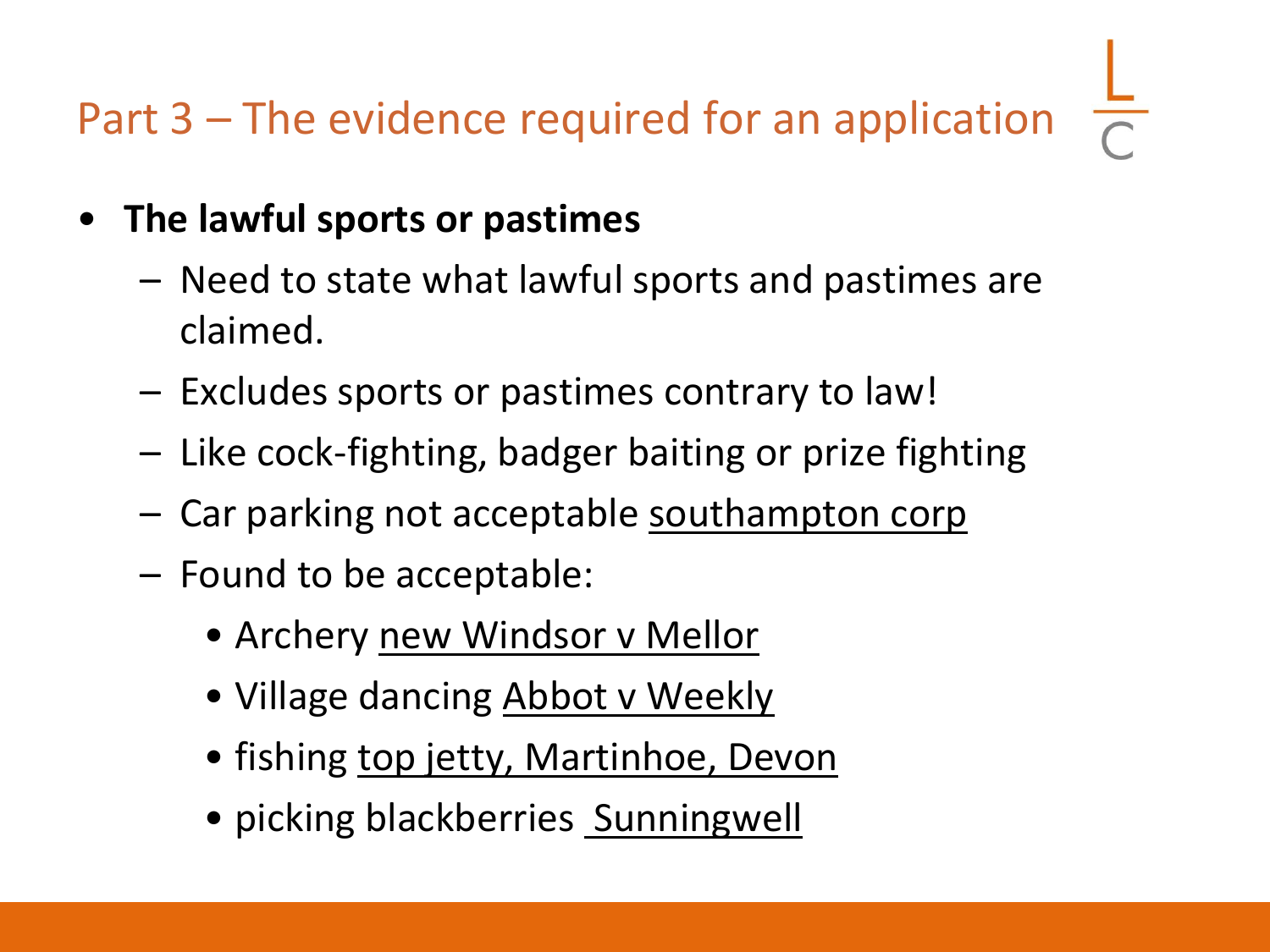- **As of right**
	- Without force no use of force
	- Without secrecy use must be open
	- And without permission by the landowner
	- State of mind of the users is not required Sunningwell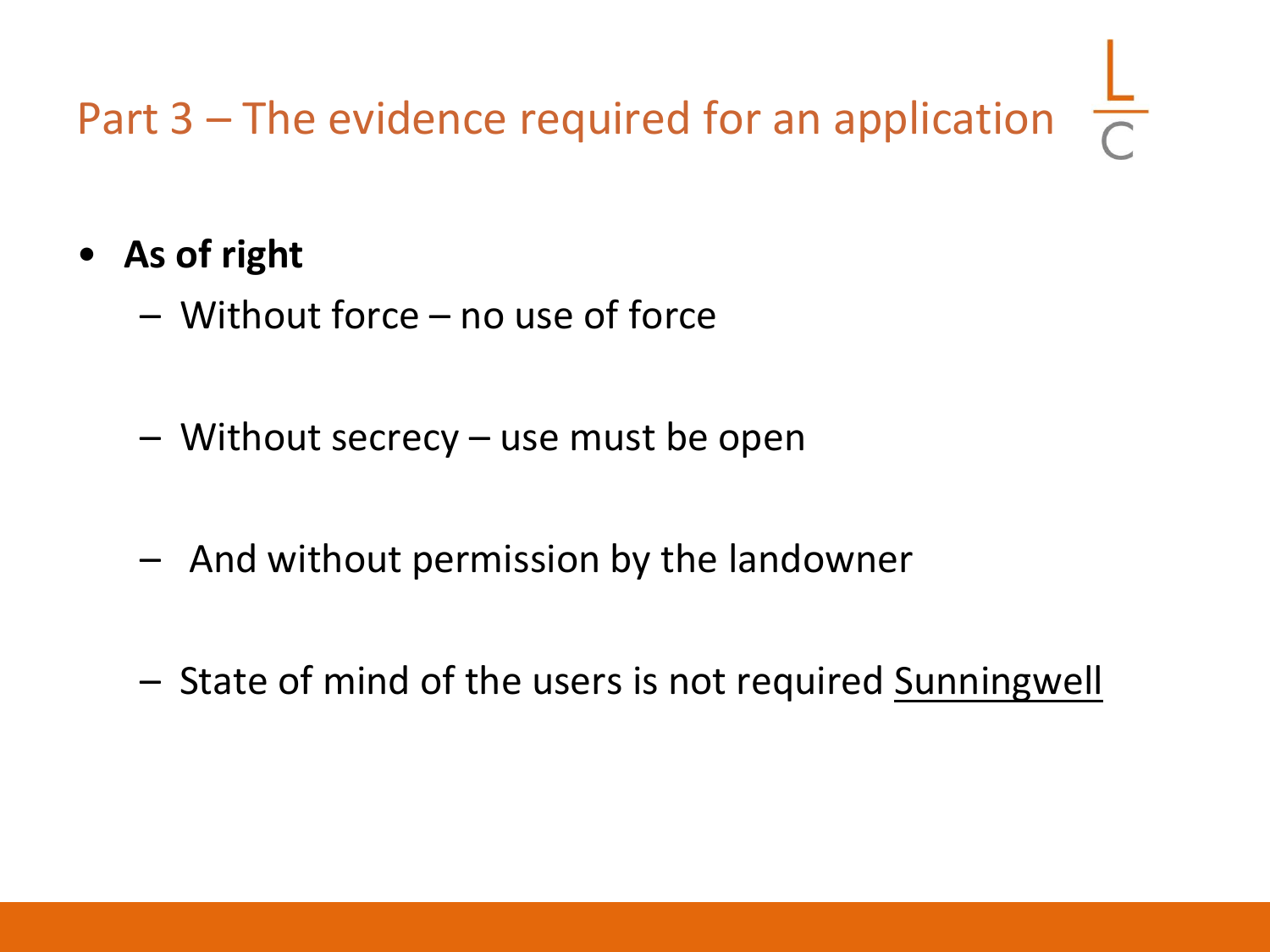- **Significant number of inhabitants**
	- see Mcalpine Homes
	- The number of people using the land has to be **sufficient** to show that the land is in general use.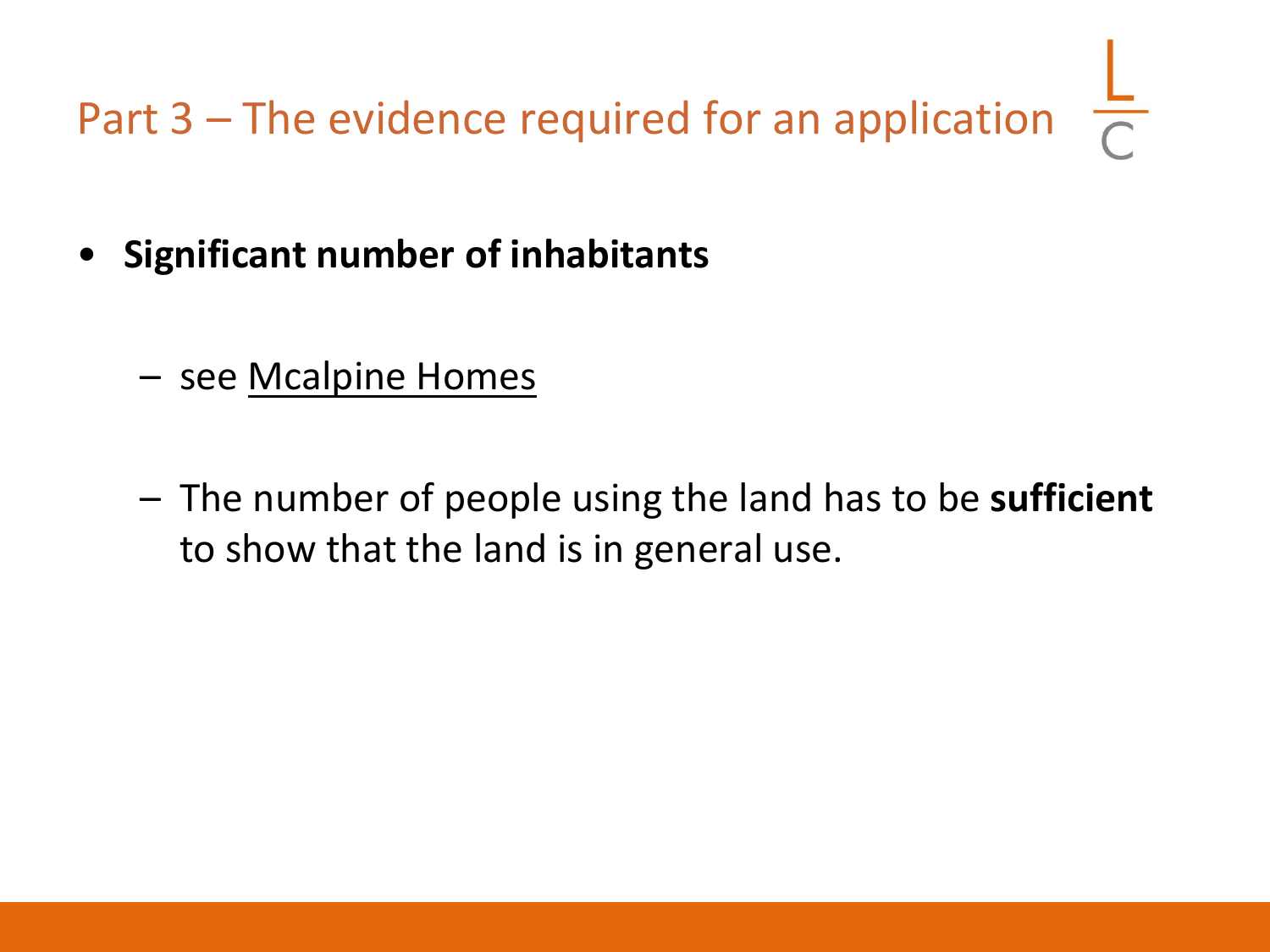- **By local people of a neighbourhood or locality**
	- Locality an area capable of being defined by some division known to law for example a Parish or Local Government area – mod v Wiltshire cc [1995]
	- Neighbourhood Cheltenham Builders V South Glos [2004] - has to have a degree of cohesiveness.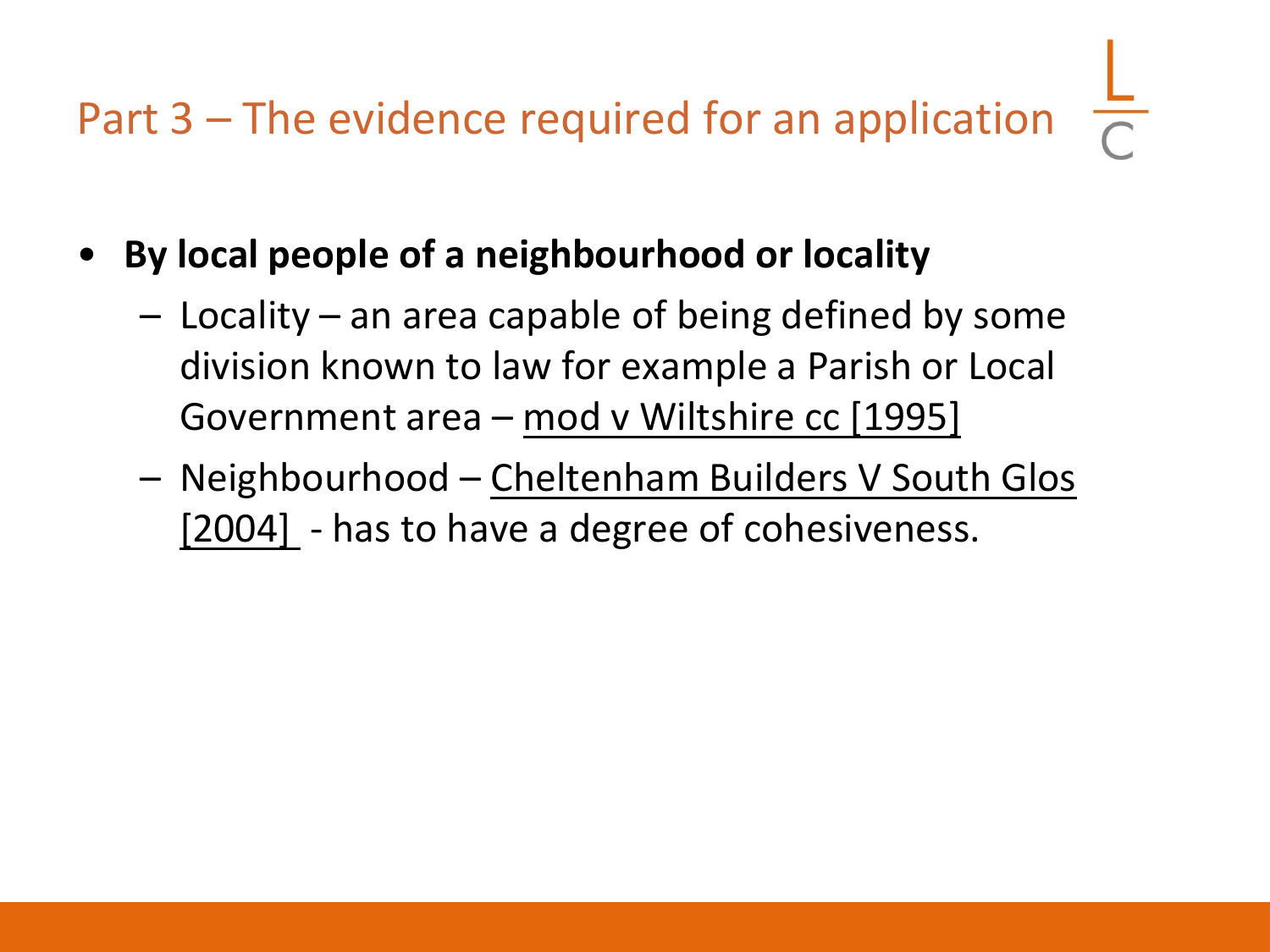- **For a period of at least 20 years**
	- Not necessary for an individual to show full 20 years plus.
	- What is necessary is that all the evidence taken together shows that use has taken place for at least 20 years.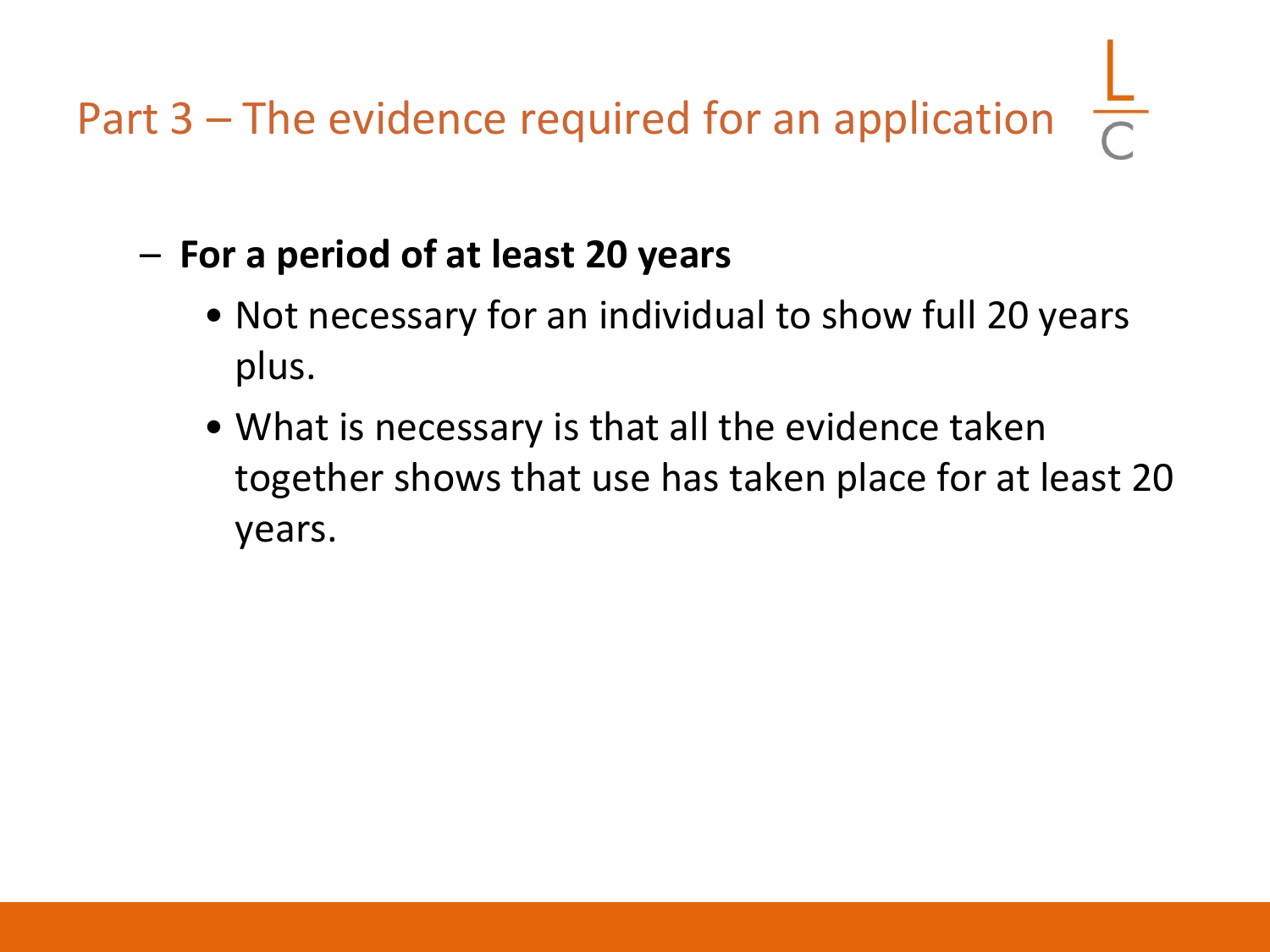- **The form of the evidence**
	- Witness statements, witness forms of evidence and photographs are likely to be needed.
	- A sample questionnaire to use in support of claim is produced by open spaces society.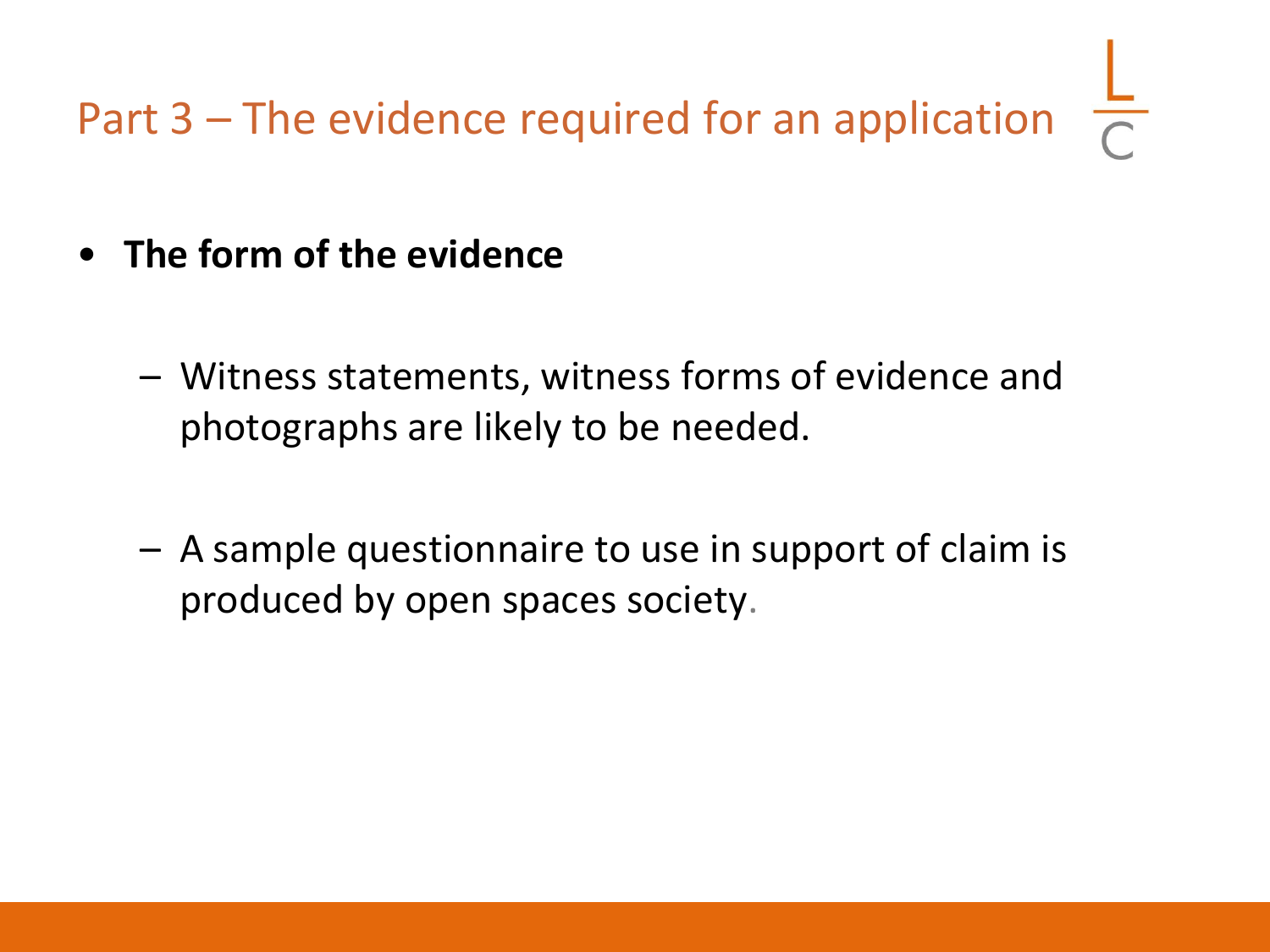- **Supporting information:**
	- Photographs [Helped if evidence given on photo when taken and by whom]
	- Maps
	- Leaflets
	- Newspaper articles and photos
	- Aerial photographs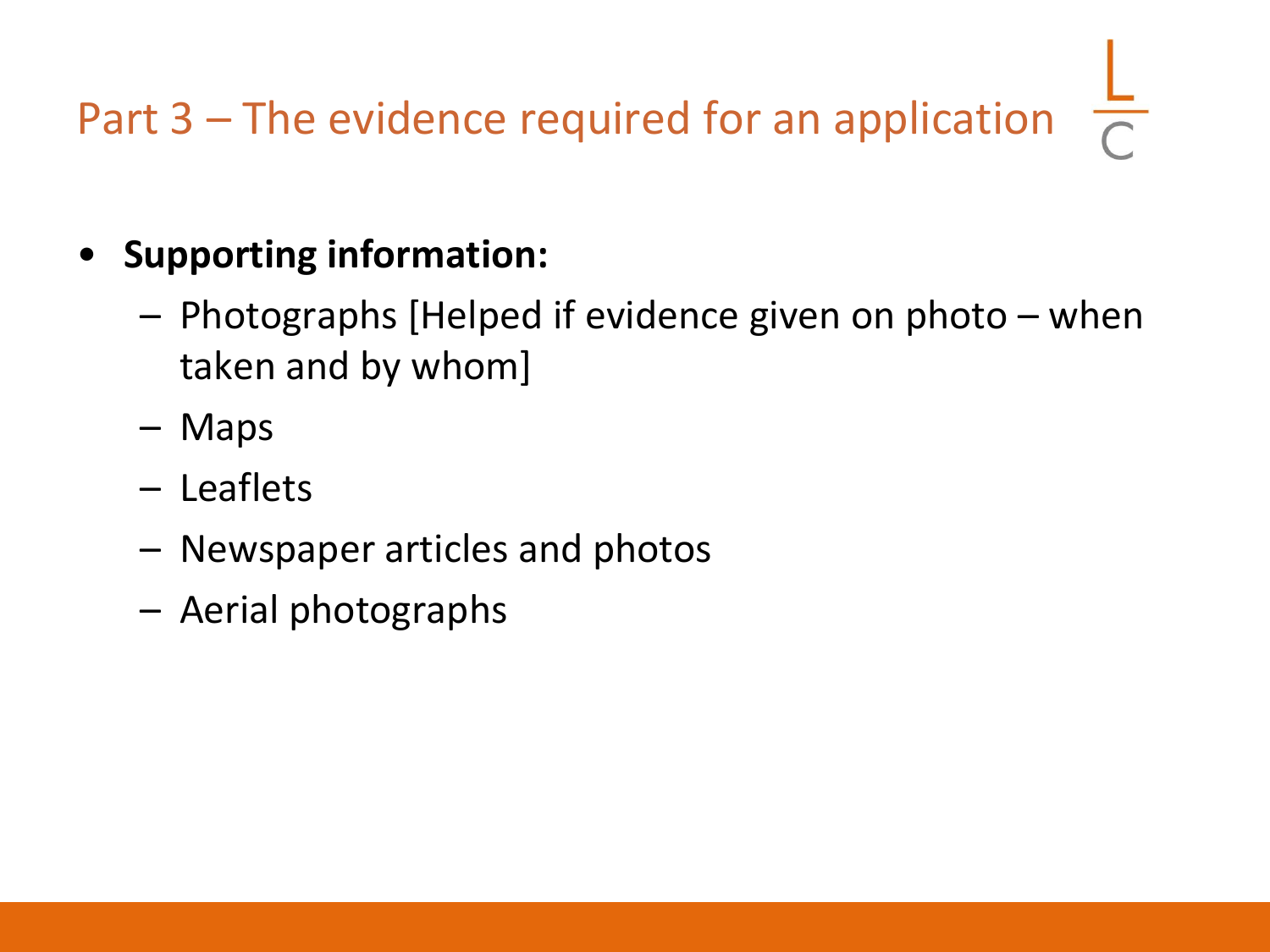- **Statutory Declaration** must be made supporting the application and:
	- Must confirm the truth of the evidence in application
	- Must be sworn before solicitor
	- Each map must be marked as a exhibit
	- Criminal offence to deliberately provide misleading or untrue evidence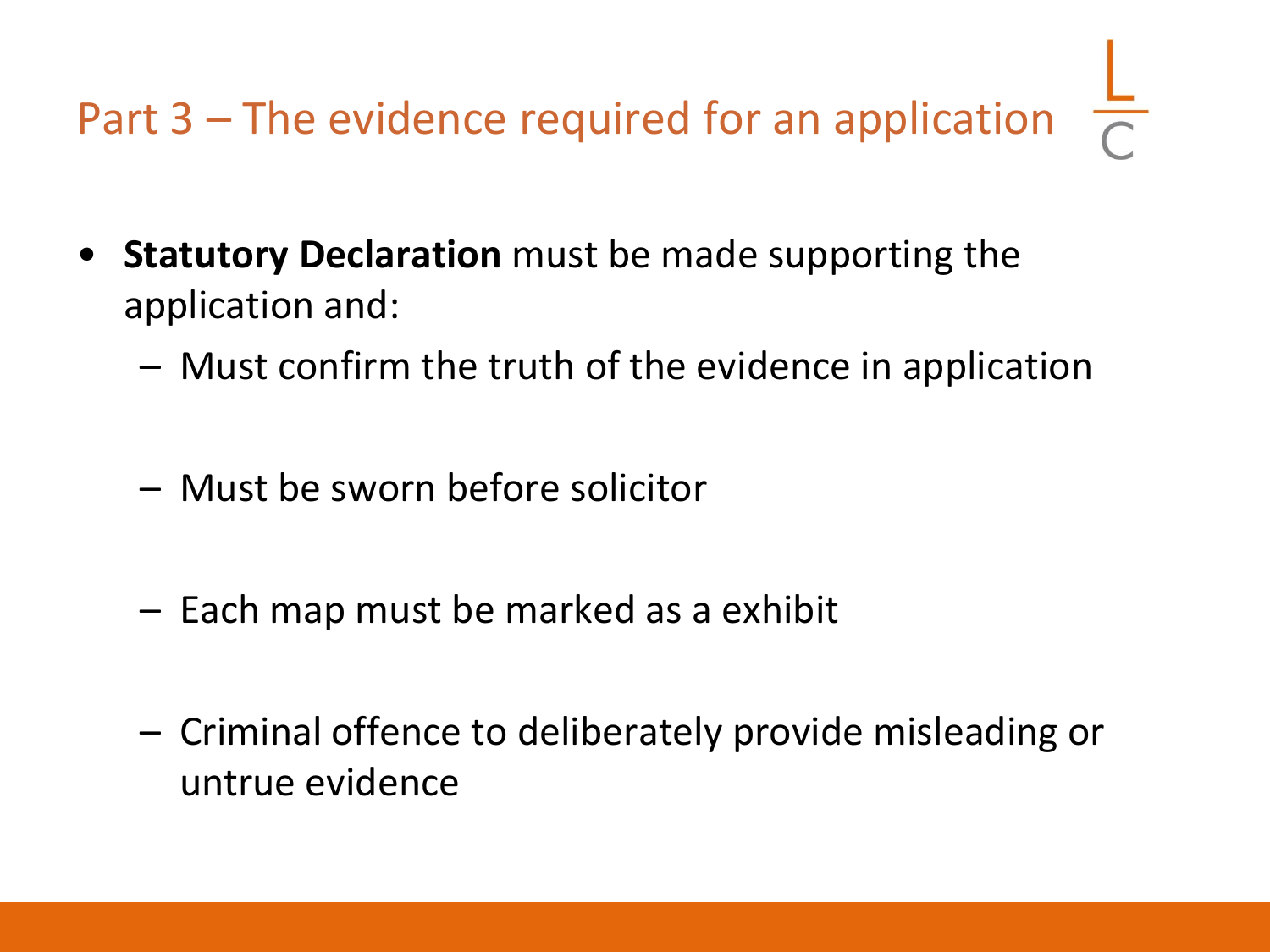

## **Part 4 – The possibility of a public inquiry**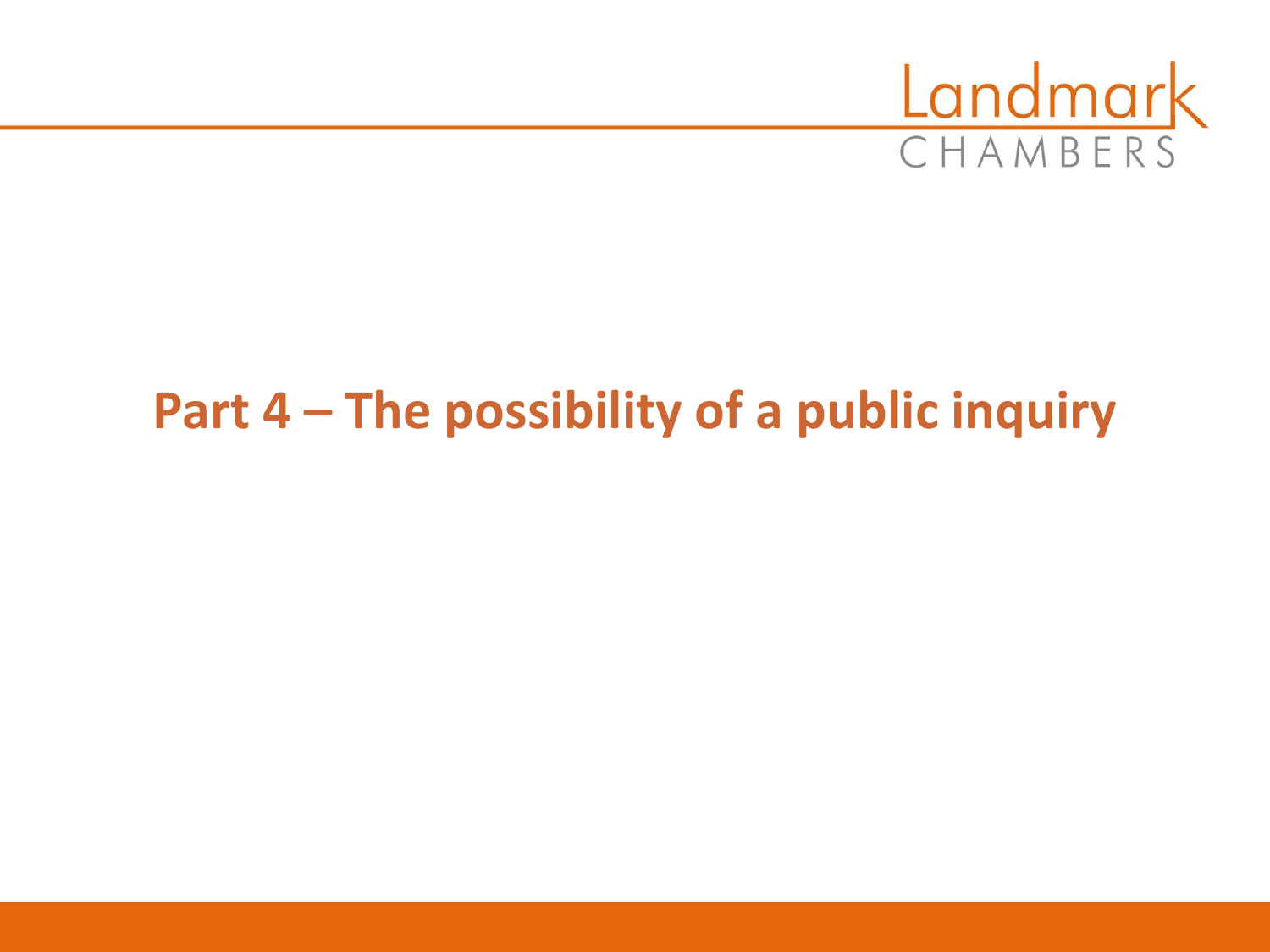- 
- Open to the Registration Authority to hold non statutory public inquiry or hearing into the application
- often held if registration authority own the land
- court of appeal in commons commissioners that inquiries should be held where there is a dispute
- The purpose will be to hear and test evidence
- Helpful for witnesses to attend and orally elaborate on written statements
- Likely to be subject to cross examination
- The Inspector is likely to be an independent person of the Registration Authority usually a Barrister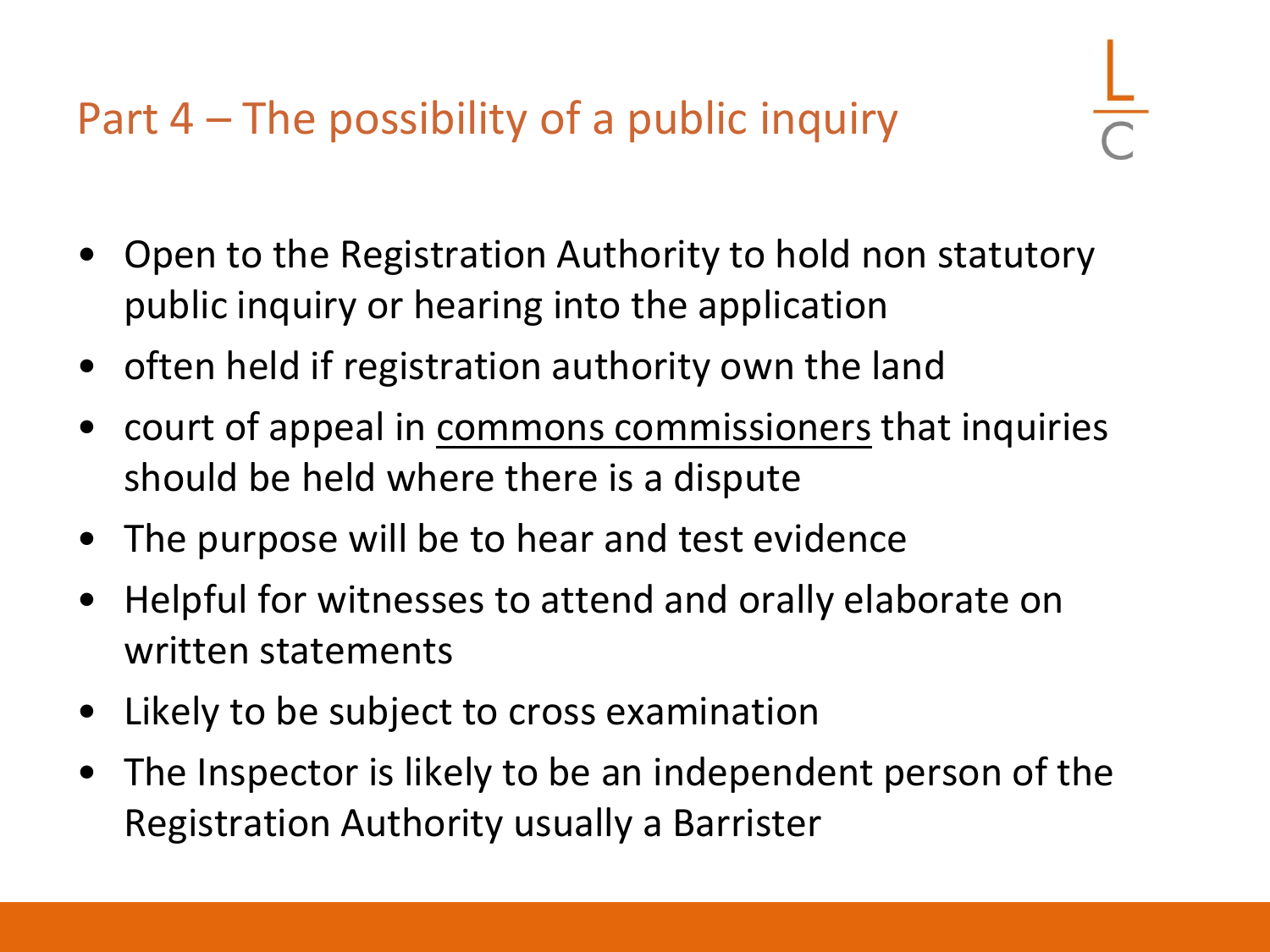- Key tips:
	- Applicant goes first
	- Try and get good and credible witnesses with a standing in community
	- Cannot claim costs or make an application for costs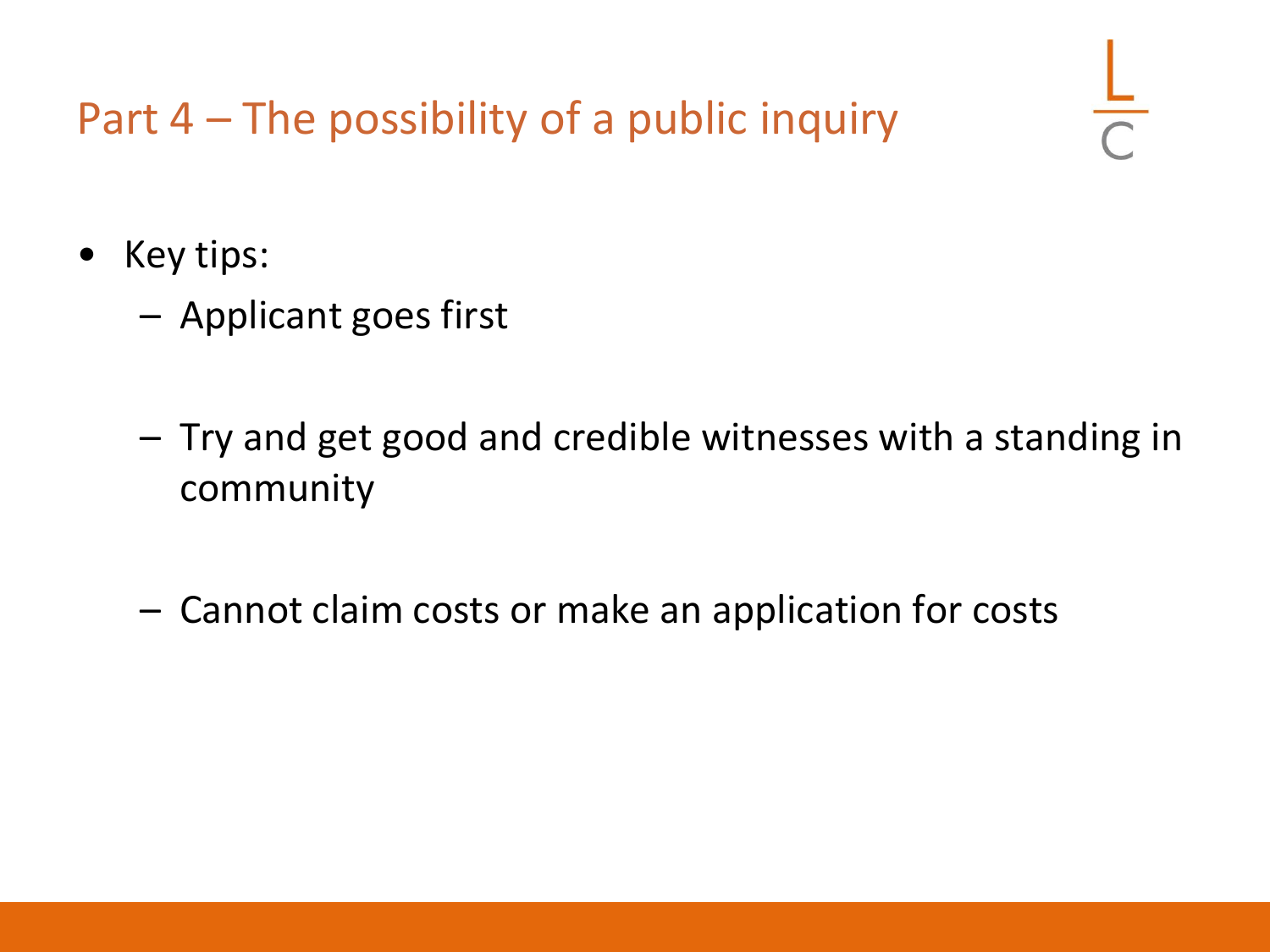Part 4 – The possibility of a Public Inquiry

- Open to Registration Authority to accept or reject the inspectors decision
- The decision will be in the form of a recommendation
- Decision of Registration Authority open to challenge by Judicial Review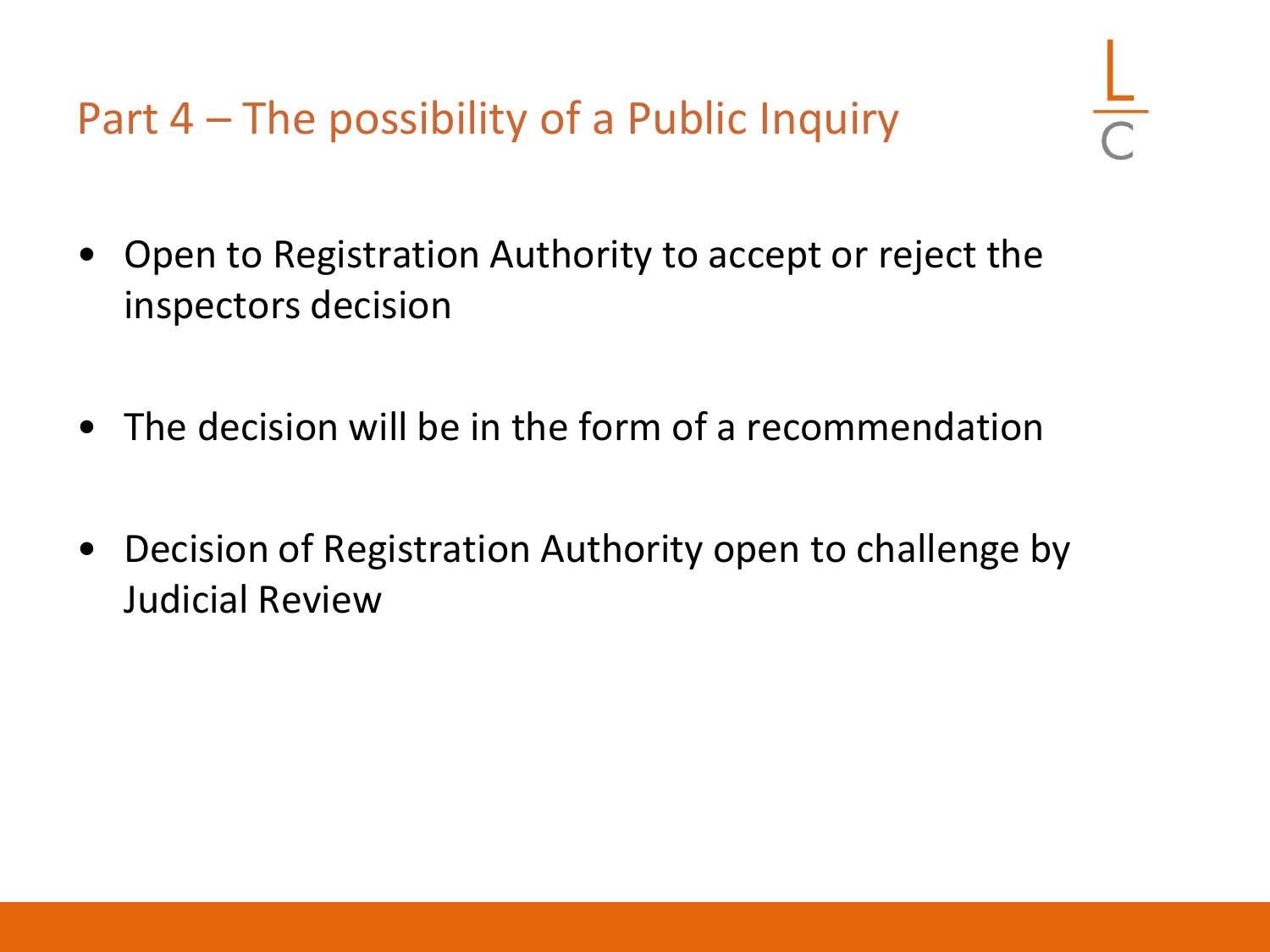

### **PART 5 – THE FORMAL DECISION**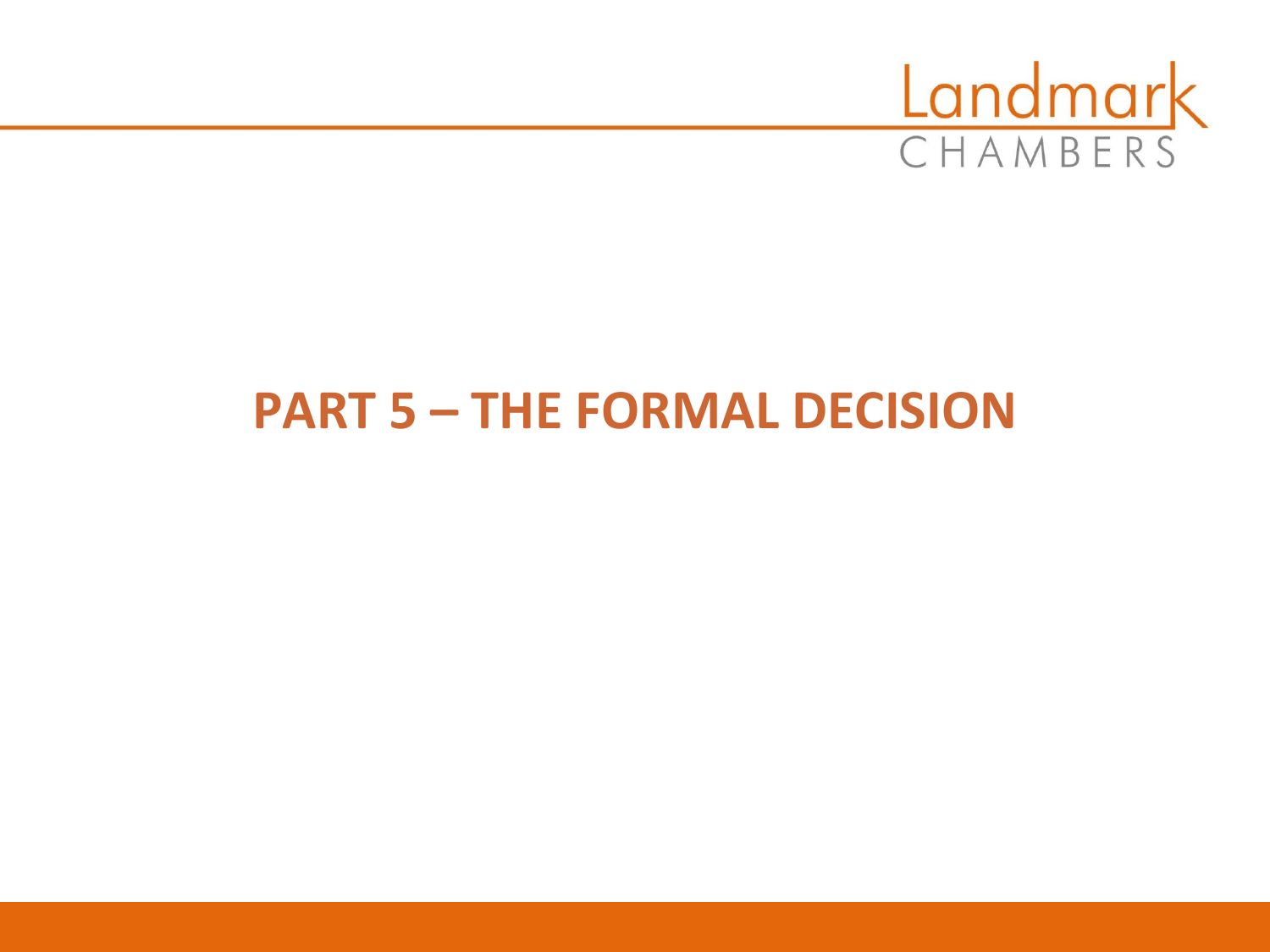- **The formal decision** of the Registration Authority:
	- Can accept or reject the application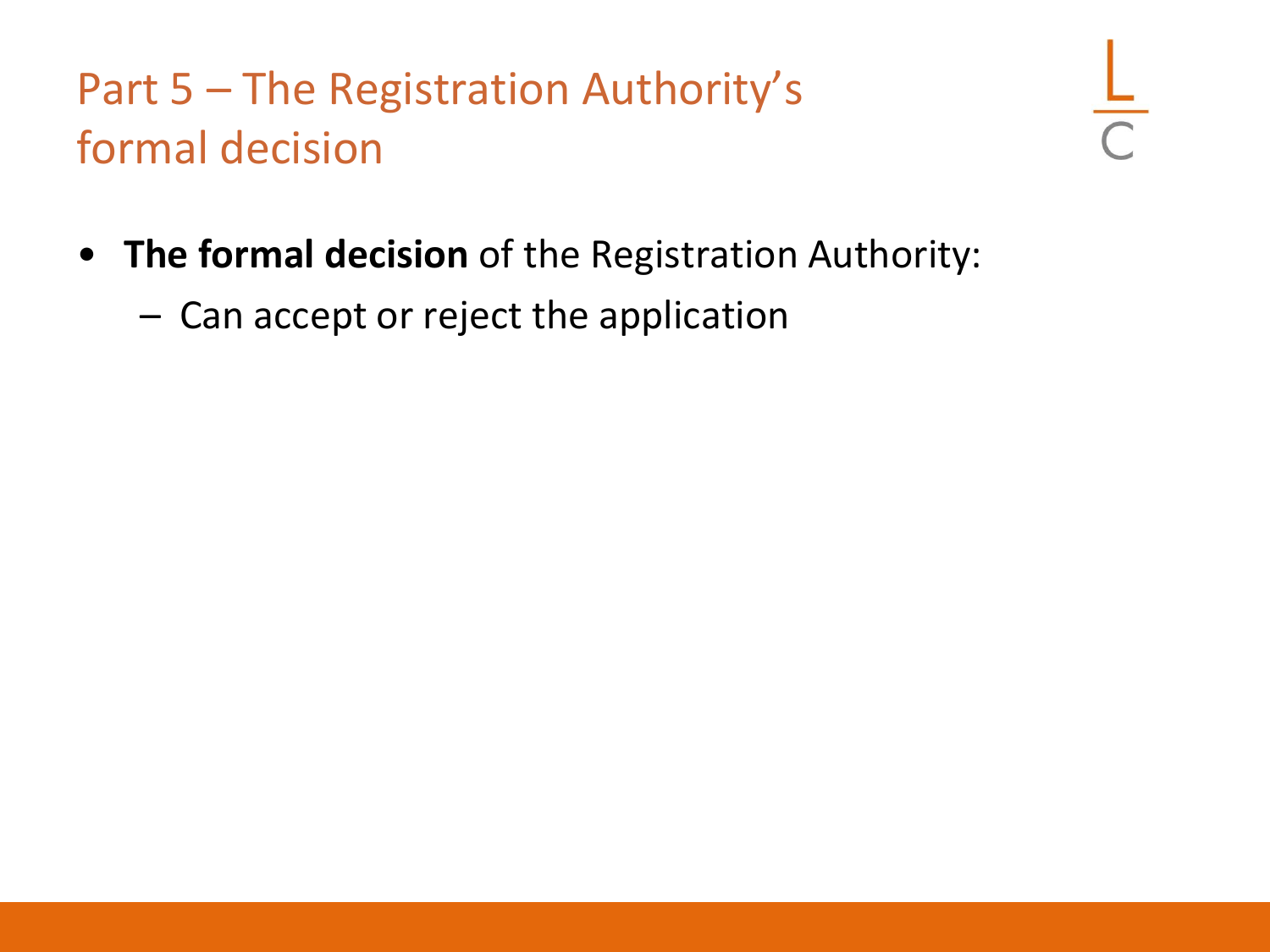- **If the application is successful** then the land will be formally registered as Town or Village Green
- The applicant will be supplied with the details of the registration
- Available to RA to register a lesser area but not a greater area. [See Oxfordshire County Council v Oxford City Council – House of Lords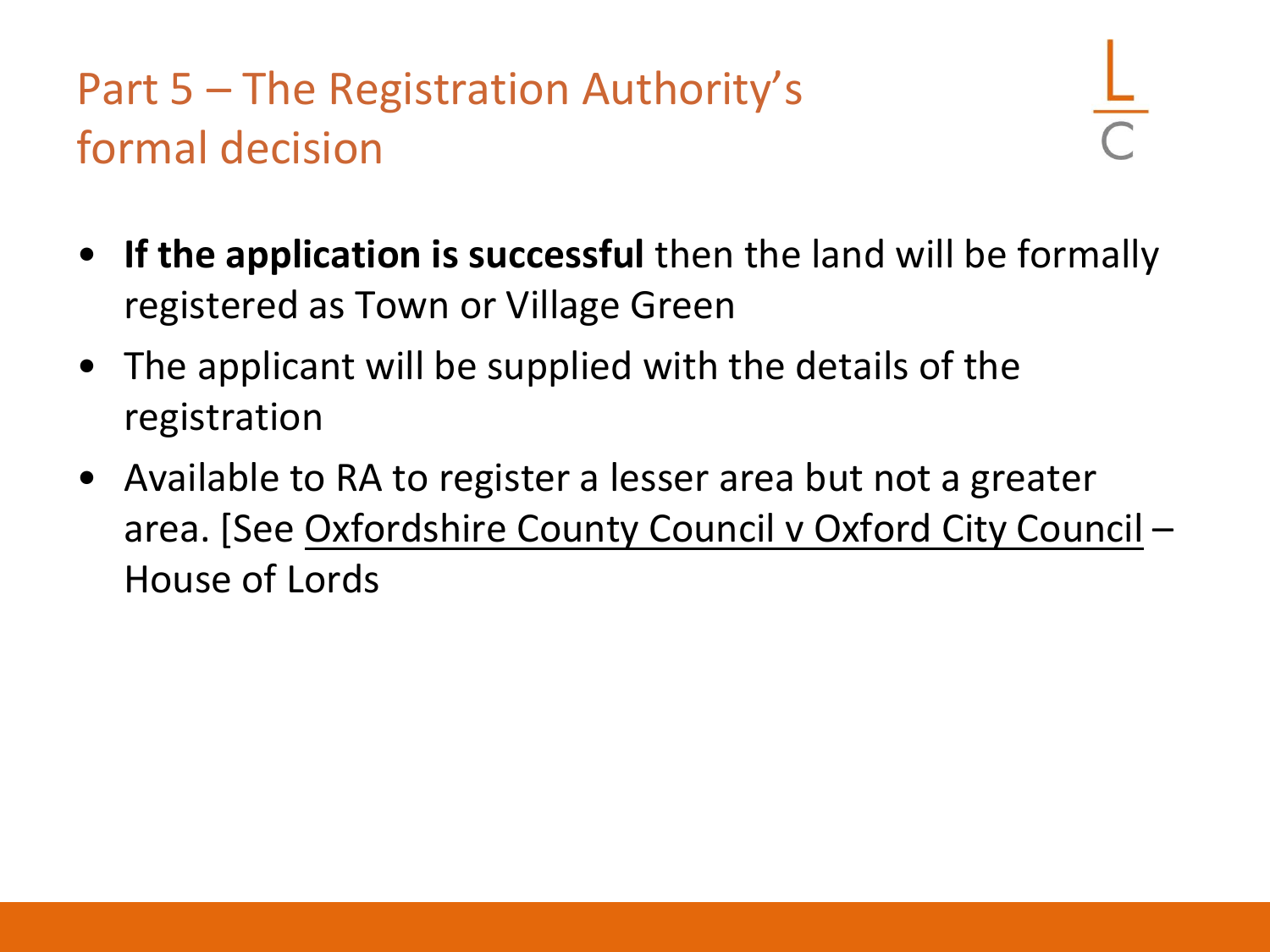- **If the application is unsuccessful** then the Registration Authority will notify the applicant
- **No change to the status of the land**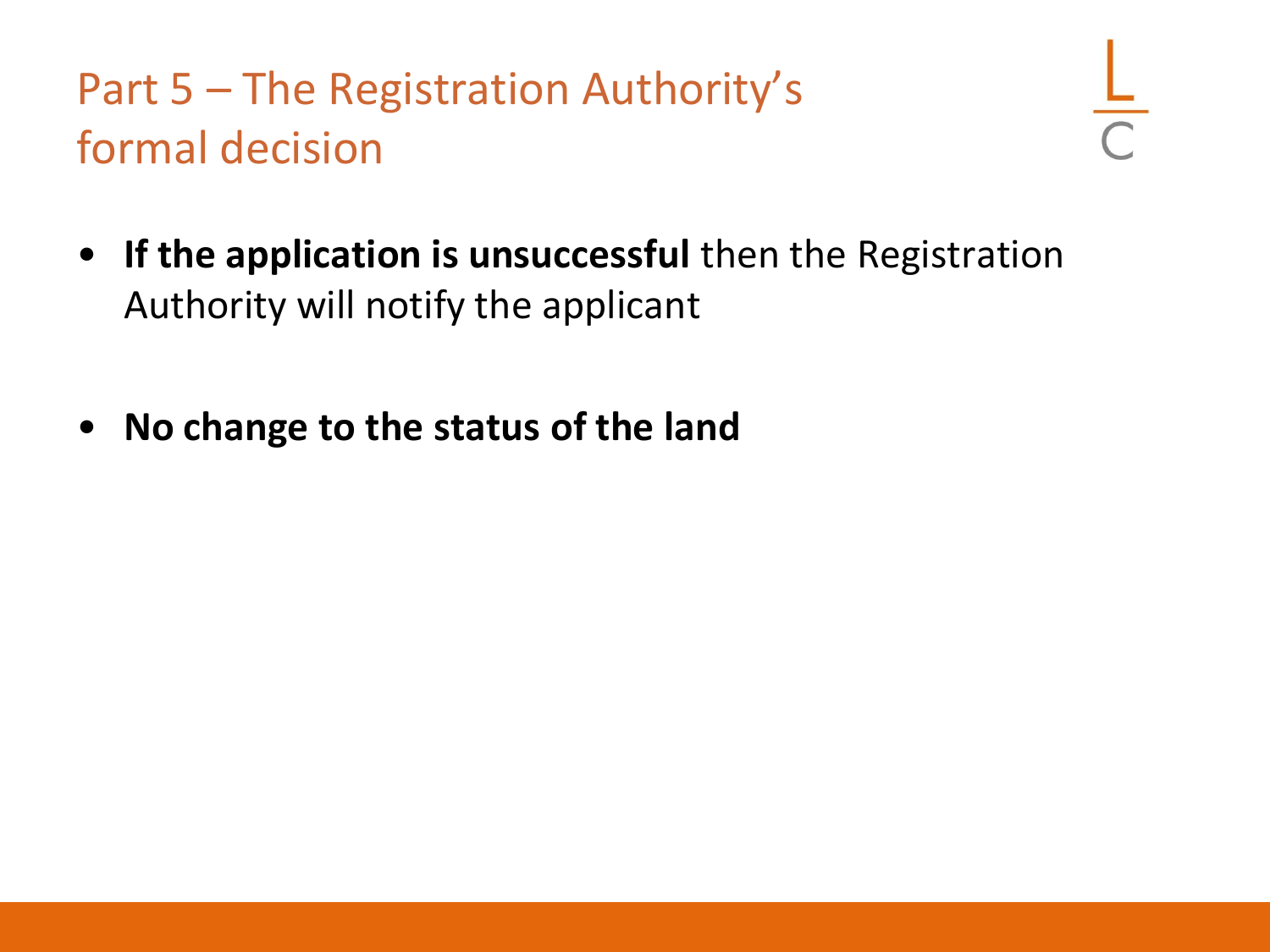- **Repeated, additional and alternative applications**
	- Open to applicant to resubmit application if new significant information that supports the case has arisen or
	- Change in law
	- Or new case law
	- Registration Authority is required to consider a revised application subject to the revised time limits in section 15
	- But open to the Registration Authority to reject repeated successive applications that do not raise any new issues for consideration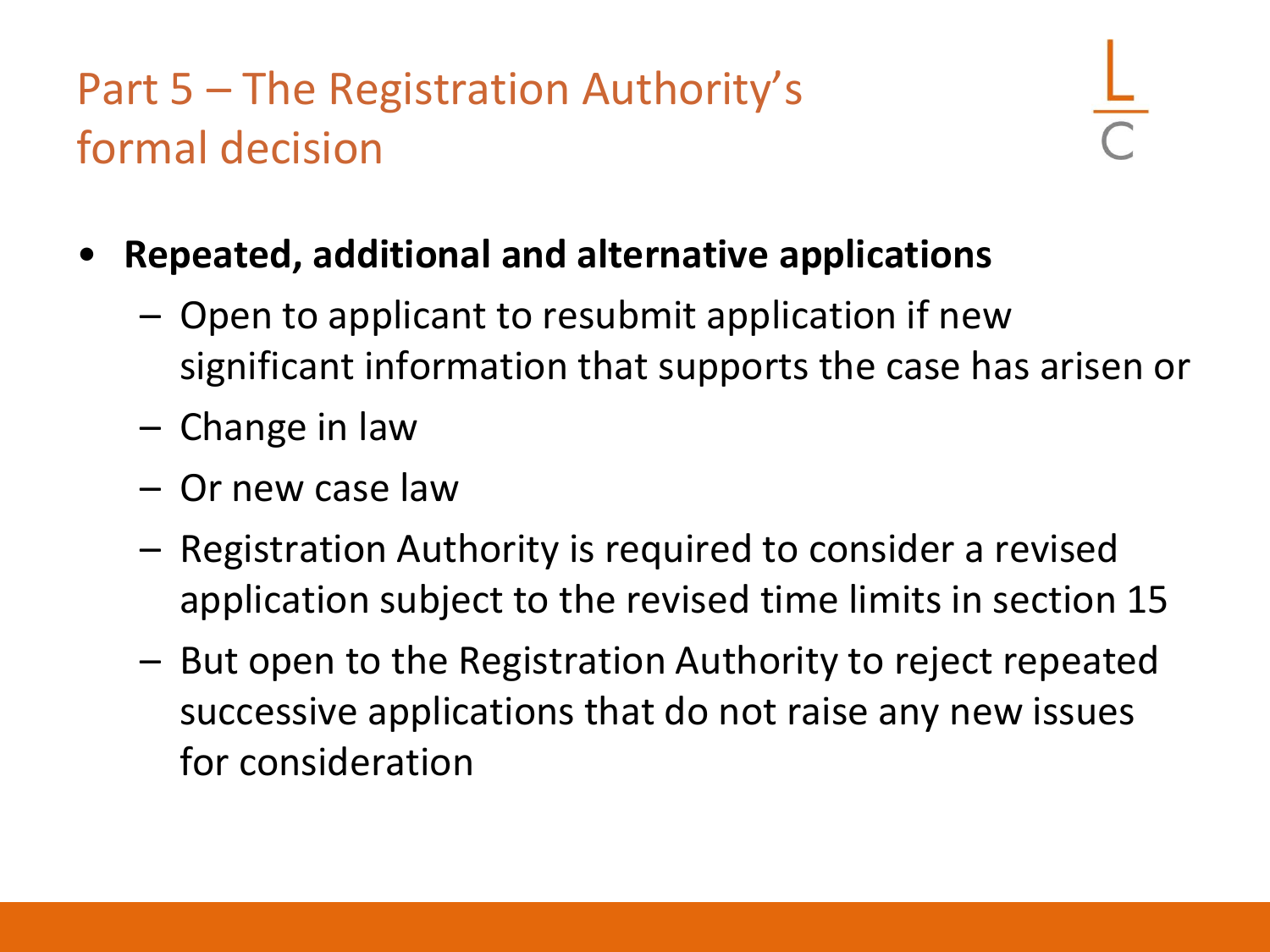#### • **Withdrawing the application**

- Open to the applicant to withdraw the application at any time prior to registration
- The Registration Authority can decide either to take no further action or to go ahead and determine the application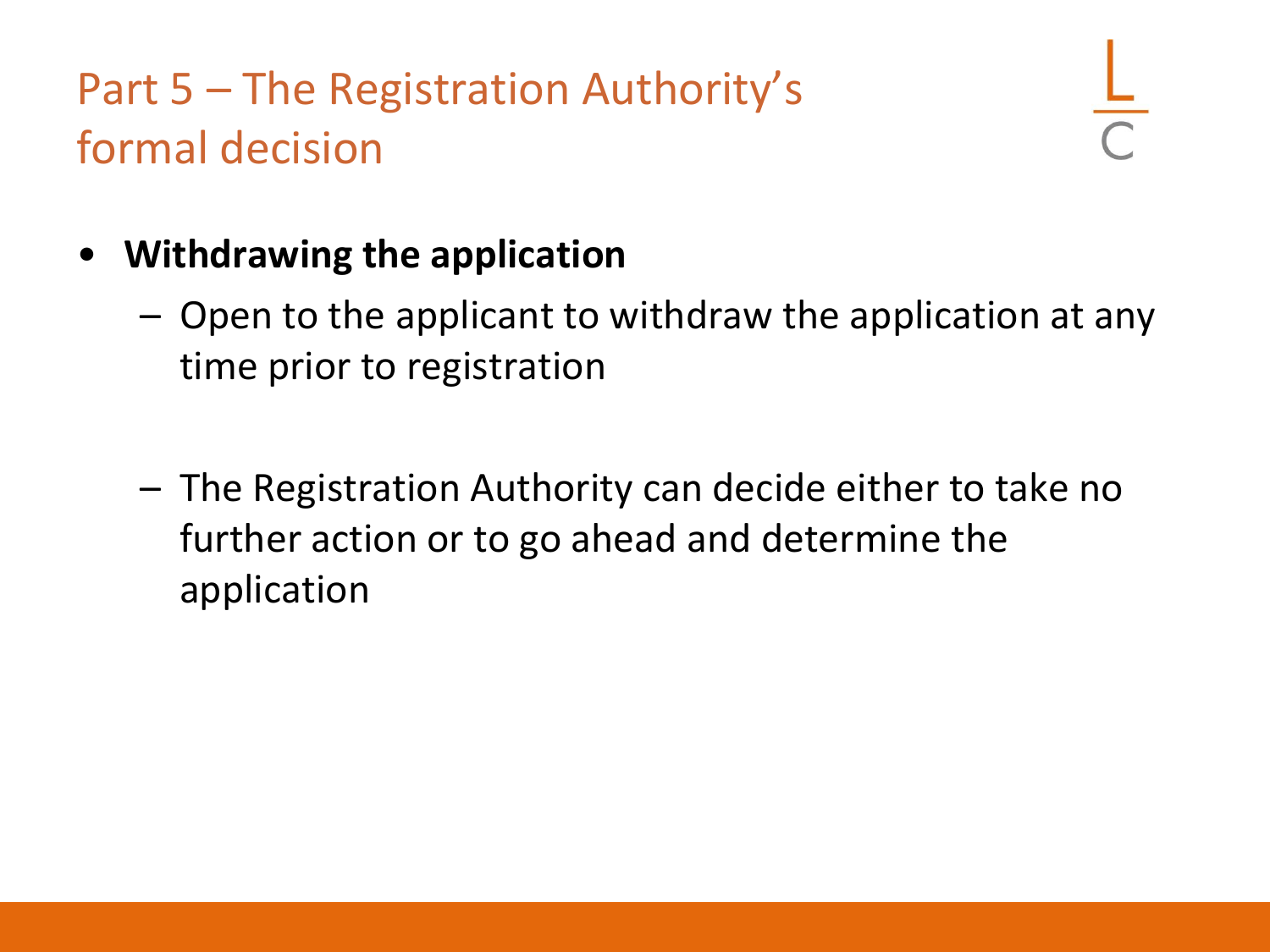

#### **PART 6 - WALES**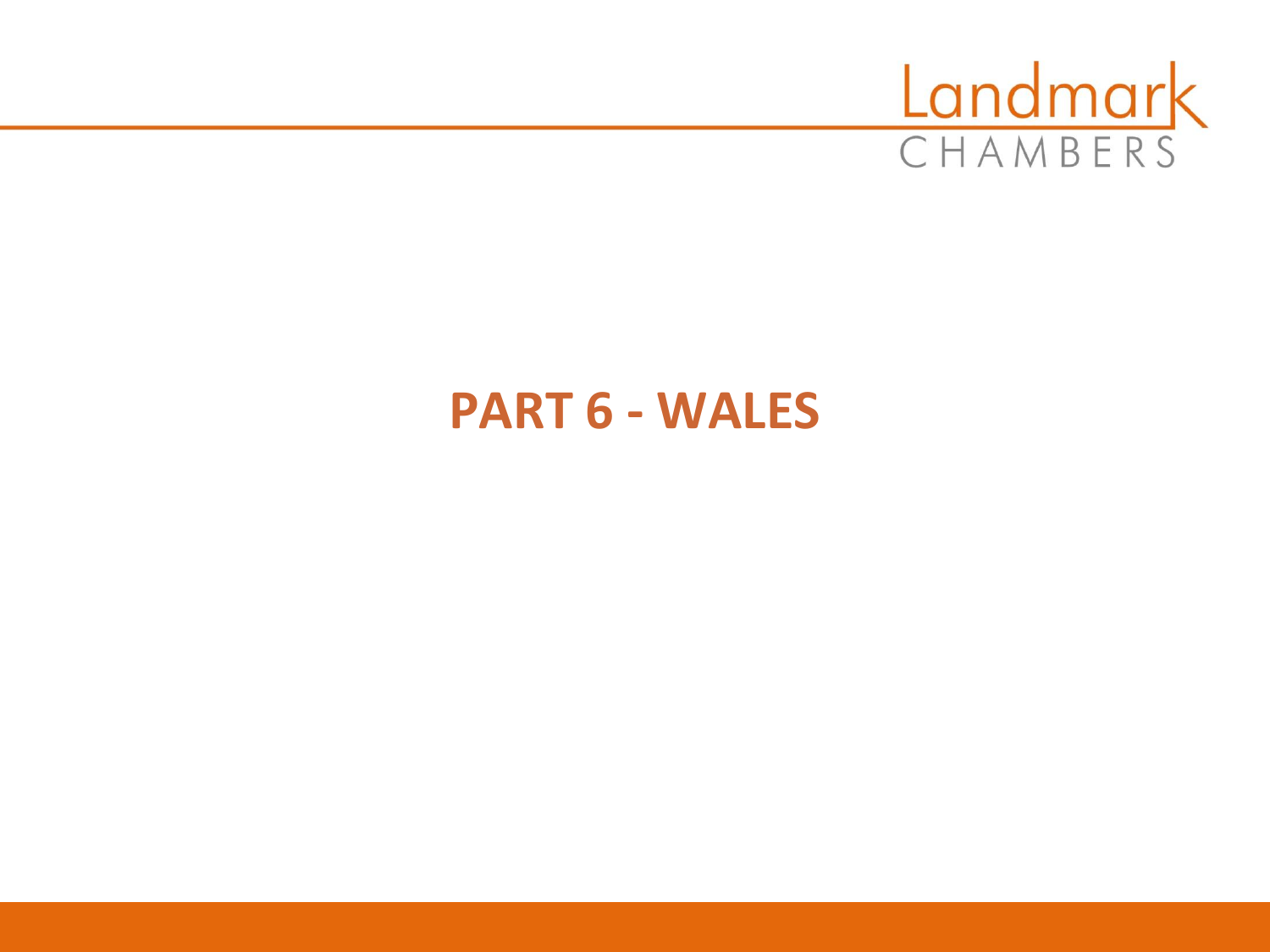## Part 6 – The registration of Village Greens in Wales

• Section 15 commenced in Wales on 6 September 2007 and the regulations and guidance are the same as for England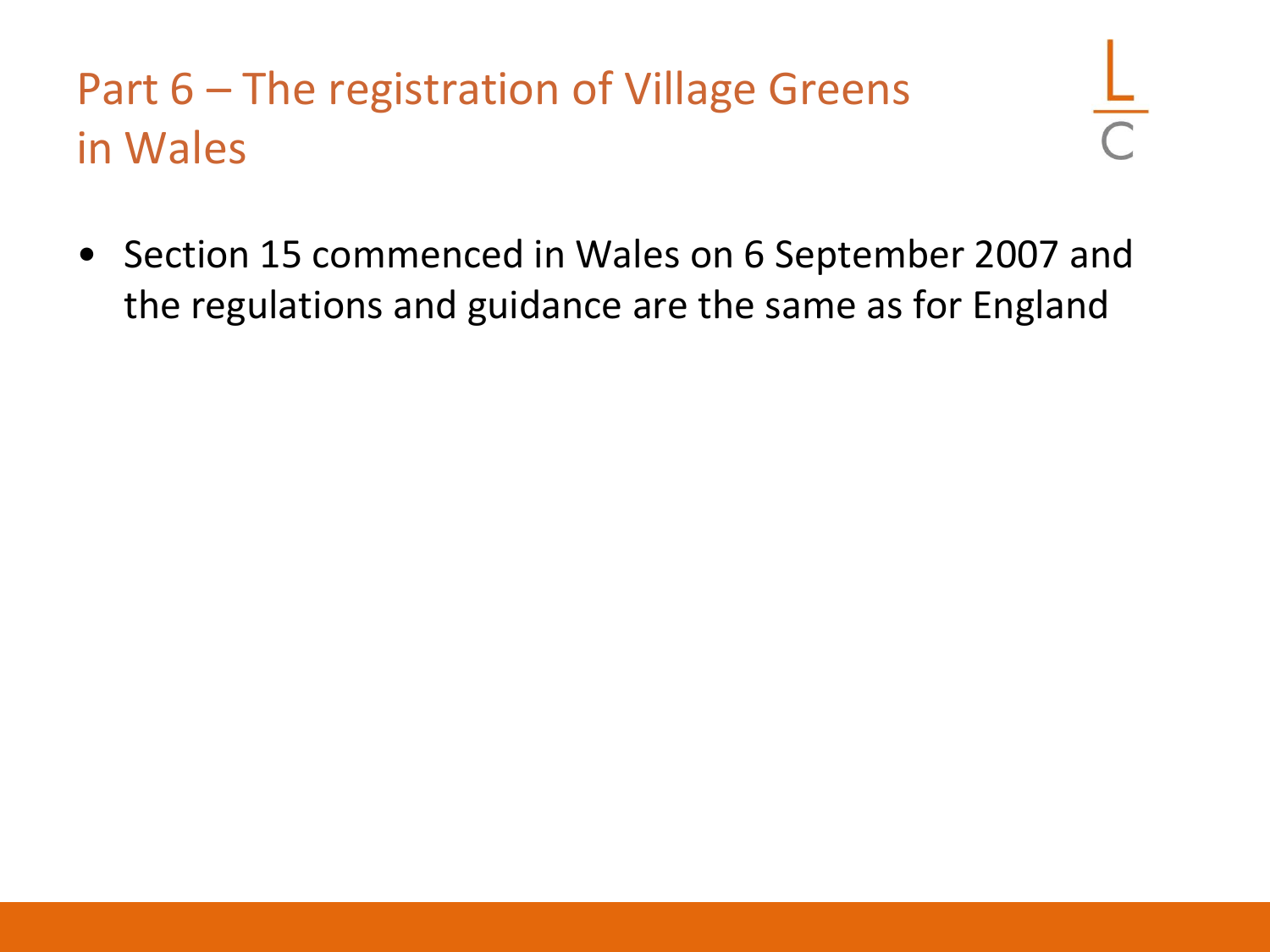

## **PART 7 – SUMMARY AND CONCLUSION**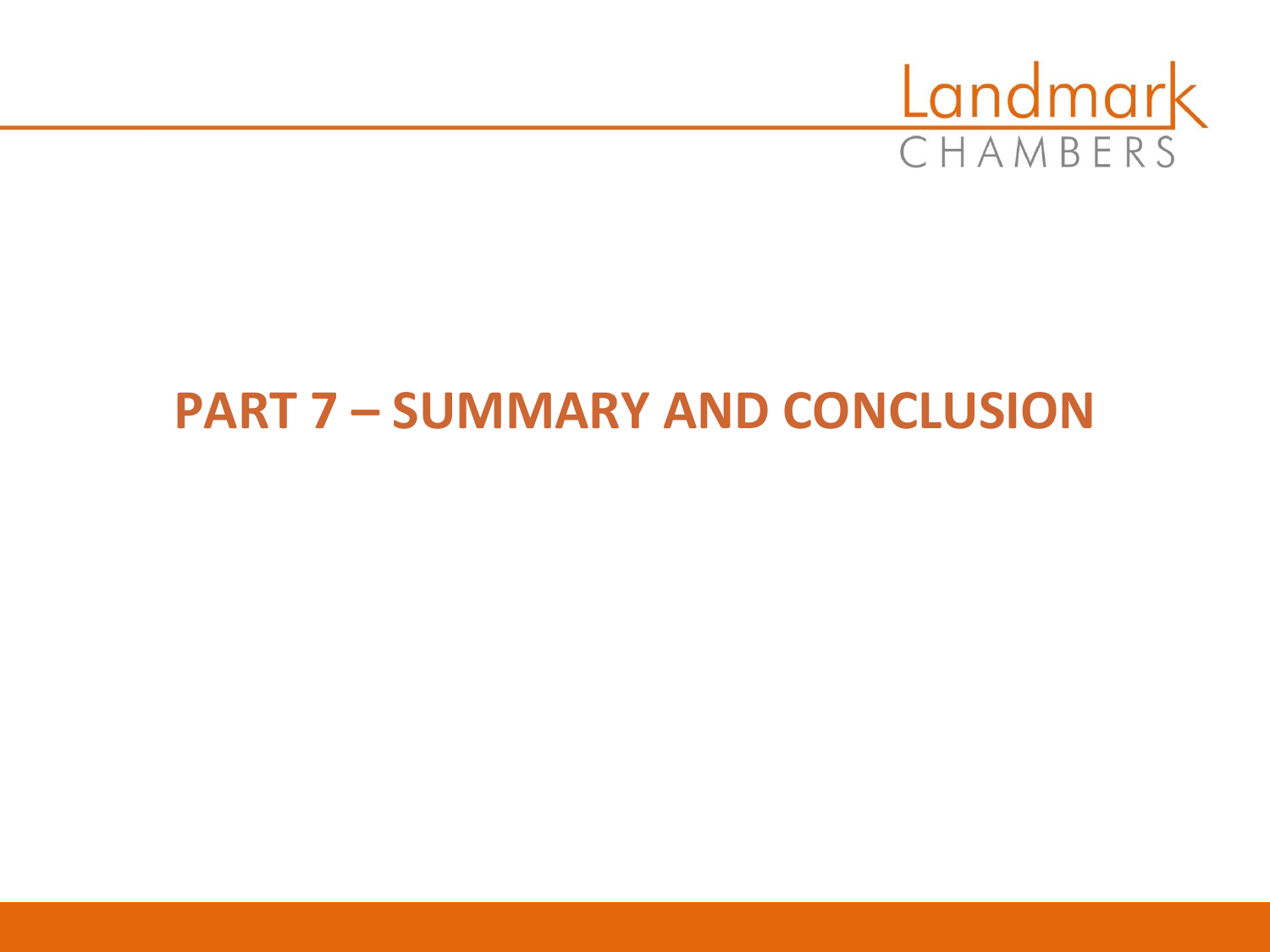Part 7 – Summary and Conclusion

- Use the open spaces society website and questionnaire as a starting point
- Quality of evidence is critical
- Must meet the 5 legal tests
- There should be an assumption that the evidence will be tested by cross examination
- Secondary evidence is very helpful